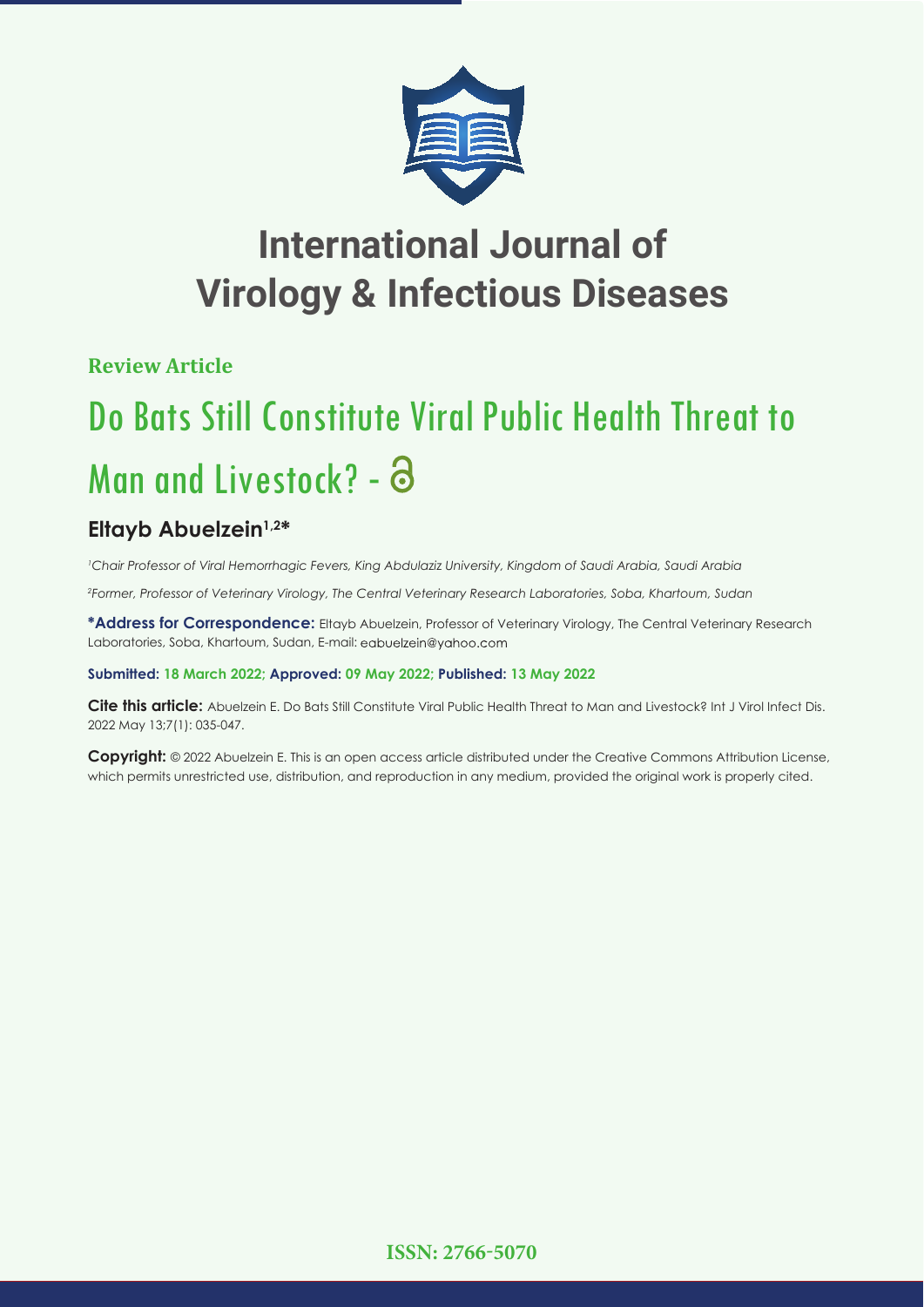## **ISSN: 2766-5070**

## **ABSTRACT**

Different species of bats have been historically, incriminated of transmitting viral diseases to humans and livestock. However, in spite of the intensive studies conducted in this area of research, the outcome was not as people were expecting, in the sense that very few viruses were found to cause overt devastating clinical diseases in humans and domestic animals. Indeed, this topic is so inviting, and is of great interest, especially with the emergence of the three novel Coronaviruses (SARS-CoV-1, MERS-CoV, and SARS-CoV-2) that involved the human population, globally, during the last two decades (2005-2019). The present article up-dates knowledge regarding the role of bats in the maintenance and spread of significant human and livestock virus infections, globally.

**Keywords:** Bats; SARS coronavirus; MERS CoV; COVID-19; Virus infections

## **INTRODUCTION**

It is of interest, in this article, to understand some information about bats before discussing their role in the epidemiology of viral diseases of humans and livestock. This involves their nature, classification, habitat, their roosts, feeding behavior and any property that can aid in understanding their role in the epidemiology of the virus diseases they can transmit to humans and livestock.

The gathered Information about bats, so far, indicated that they are flying mammals of the order *Chiroptera*. They constitute 24% of the mammalian species. The number of described species is now over 1,400 [1].

Taxonomically, bats belong to two suborders known: as *Megachiroptera* (megabats) and *Microchiroptera* (microbats/ echolocating bats). The largest bats are the flying foxes (*Acerodon jubatus*); with a wingspan of 1.7 meters and weighing 1.6 kg. The smallest bat is 150 mm across the wings, [1,2].

#### **HABITAT AND ROOSTS OF BATS**

Bats are internationally ubiquitous, they can be found in almost every type of habitat and almost all parts of the world, except the poles. They prefer warm weather. In winter, bats either hibernate or migrate to warmer areas.

Bats live in different ecological and social conditions. Some bats live in colonies; others live solitary [3-5].

## **FEEDING BEHAVIOUR OF BATS**

According to their feeding behavior bats are classified into: Vampire bats, Insectivorous bats, Fruit– eater bats and Nectivorous bats.

#### **Vampire bats**

Vampire bats feed, solely, on blood. They are also called leafnosed bats. They belong to three species, of the family *Phyllostomidae*, subfamily *Desmodontinae*. They are classified into three different genera: *Desmodus, Diphylla* and *Diaemus*. The known three species are the common vampire bat (*Desmodus rotundus*), the hairy-legged vampire bat (*Diphylla ecaudata)*, and the white-winged vampire bat (*Diaemus youngi*). Vampire bats are found in Central and South America [6,7].

The feeding behavior of Vampire bats varies to their species. For instance the most common species, the common vampire (*Desmodus*) is not fastidious and will attack any warm-blooded animal (including humans). The white-winged vampire bat (*Diaemus*) appears to have a special preference for birds and goats.

An interesting behavior of the Desmodus bat that before feeding on an animal with thick hair, it can use its canines and teeth to remove

away the hair [8,9]; and that, the bat's saliva, left in the victim's resulting bite wound, has anticoagulants and compounds that prevent vaso-constriction, so that blood continues flowing while the feeding process of the bat.

#### **Fruit- eater bats, fl ying foxes, (Frugivores)**

 Flying foxes of the genus *Petrous* are known as Fruit-eating bats (fruit, flowers & pollen. They are classified under the suborder *Megachiroptera*, family *Pteropodidae* [10]. They are the largest bats in the world.

The geographical distribution and movement of members of the family *Pteropodidae* ranges from Africa, the eastern Mediterranean, Madagascar and the Indian Ocean islands in the west, across mainland southern Asia, throughout the islands of the west Pacific from the Ryukyu Archipelago and Ogasawara-shato in the north, to coastal eastern Australia, new Caledonia and the Loyalty Islands in the south, and east to Fiji, Tonga, Samoa and the Cook Islands. Many species are restricted to islands, while a number of them are widespread. Fruit bats are known to travel over considerable distances [11,12].

#### **Insect-eater bats (Insectivores)**

 Insectivorous bats predominantly belong to the microbats' group. As their name implies, they are predators, prying on insects such as flies, mosquitoes, beetles, moth, grasshoppers, termites, bees, wasps [1], etc. So, these insectivorous bats are useful in the environment, they also disperse seeds but can be destructive when eating bees.

Of these insectivorous bats [1] are the Mexican free-tailed bats, (*Tadarida brasiliensis*), the little brown bat (*Myotis lucifugus*), the brown long-eared bat (*Plecotus auritus*) and many horseshoe bat species.

#### **Bats feeding on vertebrates (Predators)**

Bats of prey feed on birds, lizards, frogs, small mammals and fish. Greater bat (*Nyctalus lasiopterus*) uses its large teeth to catch birds. It was reported that the fringe-lipped bat (*Trachops cirrhosus*) for example, is skilled at catching frogs. These bats locate large groups of frogs by tracking their mating calls, then plucking them from the surface of the water with their sharp canine teeth.

Some species, like the greater bulldog bat (*Noctilio leporinus*)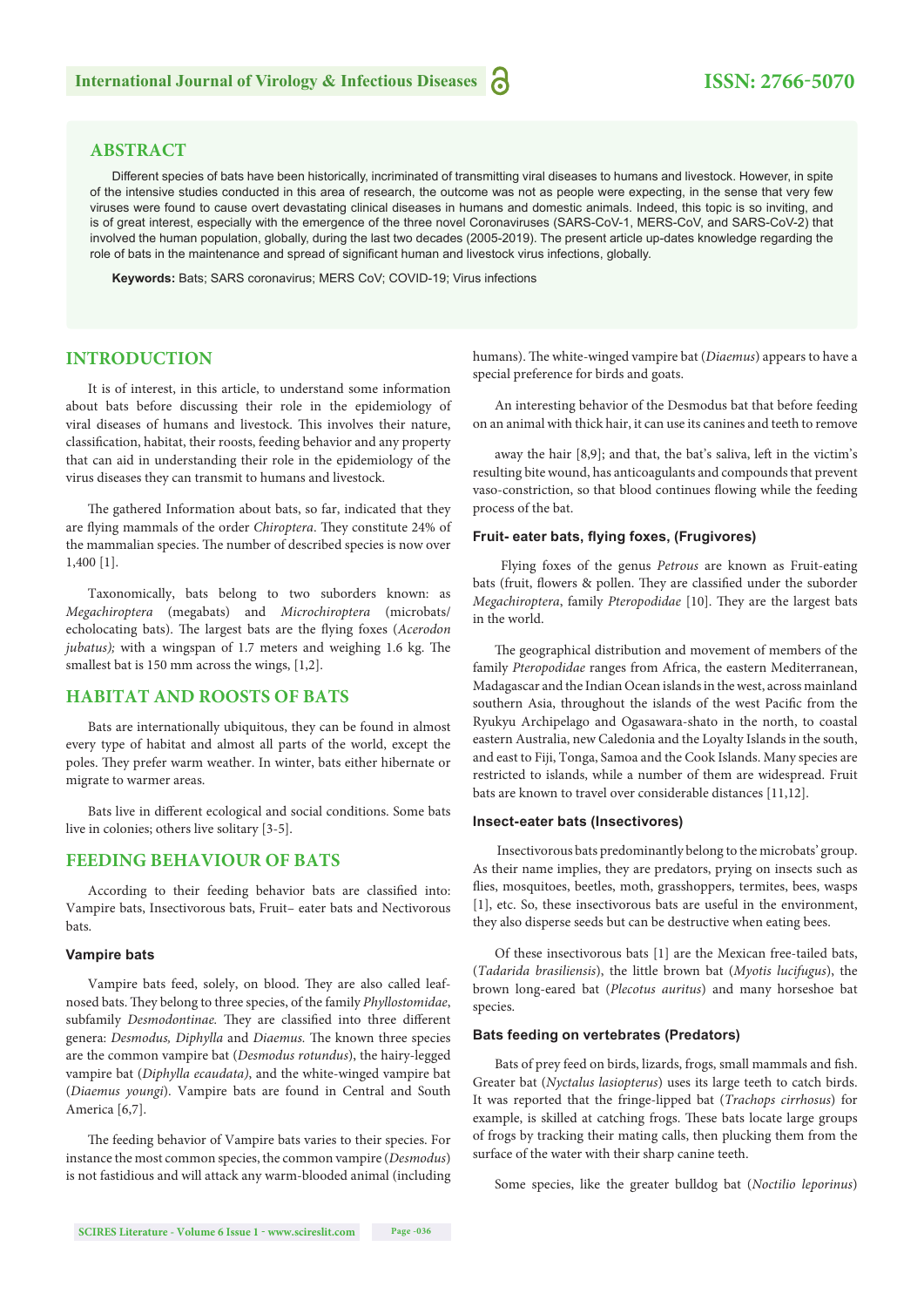hunt fish. They use echolocation to detect small ripples on the water's surface, swoop down and use specially enlarged claws on their hind feet to grab the fish, then take their prey to a feeding roost and consume it. Interestingly, two species of bat are known, so far, to feed on other bats: the spectral bat (*Vampyrum spectrum*), and the ghost bat (*Macroderma gigas*).

From our personal experience [13], we saw feather and remains of birds in roosts of bats in air-conditioners in human lodges.

## **VIRUS DISEASES TRANSMITTED FROM BATS TO HUMANS AND LIVESTOCK**

Historically, a large number of viruses, that are potentially infectious to man and domestic animals, have been isolated from bats [14]. Of these only very few were confirmed as causing devastating disease outbreaks in humans and domestic animals [15]. The main virus diseases confirmed to be contracted from bats and caused serious fatal outbreaks, are the henipaviruses, (Hendra virus (HeV) and Nipah virus (NiV)), the vampire bat rabies virus and to a lesser extent, the Australian Bat Lyssavirus (ABLV) infection [16], which can cause a fatal human illness indistinguishable from classic rabies.

Before and following emergence of the SARS-CoV-2, several related coronaviruses, were identified from bats. Zhou [17] gave a summary of most of these viruses. These included the RaTG13 and seven others, identified by ZHOU et al these were (RpYN06, RsYN04, RmYN05, and RmYN08 which were related to SARS-CoV-2, while the remaining three (RsYN03, RmYN07, and RsYN09) were closely related to SARS-CoV. Others were the BANAL 52; BANAL 103; BANAL 236, which are the closest to SARS-CoV-2; RmYN02 ,RacCS203 [18] the STT182 and STT200 [19]. Presence of these viruses and possibly others, in bats, indicate that bats are harboring coronaviruses that are closely-related to the SARS-CoV-2 over a wide range of localities in Asia. Such a situation can indeed, impose a future threat to human health.

#### **HENIPAVIRUSES**

Taxonomically, the genus *Henipavirus* is a member of the family *Paramyxoviridae*, subfamily *Orthoparamyxovirinae* order *Mononegavirales* containing five species [20]. The present article deals with two virus species (hendra and Nipah) of the genus *henipavirus*. Characteristics of the genus *henipavirus* are typical of their family *orthomyxoviridae*. The virions are pleomorphic, ranging in size from 40 to 600 nm in diameter; their capsid is helical in structure and covered by a lipid membrane. The capsid core is tightly associated with the RNA to form the *nucleucapsid. Henipaviruses* are naturally harbored by *pteropid* fruit bats (flying foxes) and microbats of several species.

Beside Hendra virus and Nipah virus, two new *henipaviruses*  were discovered in bats. These are the Cedar virus and the Ghanaian bat virus. Cedar virus was isolated from urine samples collected from a flying fox colony in Australia. There is no evidence that Cedar virus is pathogenic in humans [21]. Inclusion of the Ghanaian bat virus was based on detection of viral RNA rather than isolation of a novel virus [22,23].

A *henepavirus* RNA called Mojiang virus RNA was detected from rectal swabs from rats (*R. flavipectus*), from Mojiang locality in China. It was not detected in bats.

## **GEOGRAPHICAL DISTRIBUTION OF MEMBERS OF THE GENUS HENIPAVIRUS**

Published data on the geographical Distribution of members of the genus *Henipavirus* [24] indicated that they were recorded in Australia, Malaysia, Bangladesh, Cambodia, India, Thailand and Indonesia. HeV has been isolated from horses, humans, and flying foxes in Australia and NiV from humans, pigs, and flying foxes in Malaysia, Bangladesh, and Cambodia. NiV has also been isolated from fruit partially eaten by flying foxes in Malaysia, and NiV RNA has been detected in human patients and bats in India and Thailand, respectively. The geographic distribution of *Pteropus* species which ranges from the east coast of Africa, through the Indian subcontinent and Southeast Asia, north to Okinawa and south to Australia, suggests that *henipaviruses* may also be found in flying fox populations in geographically more diverse locations.

#### **TRANSMISSION OF HENIPAVIRUSES**

Naturally, *henipaviruses* (Hendra & Nipah) are transmitted from bats to their definitive hosts (humans, horses & pigs), in an indirect manner; i.e. bats don't attack the susceptible hosts directly. Thus the sequence of events regarding infection with these two viruses takes two pathways. Initially, there is a sylvan cycle between the reservoir bats. Bat–to-bat transmission of Nipah and Hendra virus occurs through direct contact, with transmission being aided by the high density of bats in roosts and the use of urine in grooming. This is followed by an indirect transmission from bats to the definitive hosts.

Published data indicated that during infection of bats, Hendra & Nipah viruses are shed mainly in urine, but can also be detected in throat and rectal swabs. Vertical transmission has been shown to occur in pregnant bats.

It can be concluded that both hendra virus and nipah virus are circulated within fruit bats, horses, pigs and humans. The viruses are shed in urine of bats, and respiratory secretions in horses, pigs and humans. Regardless of the routes of shedding, close contact remains the main requirement to ensure transmission.

#### **HENDRA VIRUS DISEASE**

Hendra virus disease was reported for the first time in a suburb of Brisbane, Australia, called Hendra, in 1994, as a small outbreak of a fatal respiratory disease in horses in a stable in that village. Shortly following the death of the horses, horse trainer who had been in close contact with the sick horses, developed an influenza-like illness, which progressed to fatal acute respiratory distress syndrome [25].

The disease was further reported during 1999 and 2004, also involving humans and horses, causing a high case fatality rate, [26]. Studies on the itiological agent showed that it belongs to the family *Paramyxoviridae* genus *Henipavirus*, and that its natural hosts and reservoirs are the fruit bats ("flying foxes") of the family *Pteropodidae* genus Pteropus, including the black flying fox (Pteropus alecto), grayheaded flying fox (P. poliocephalus), little red flying fox (P. scapulatus), and spectacled flying fox (*P. conspicillatus*) (Table 1).

 *Pteropus* is the largest genus in the family *Pteropodidae*, comprising about 65 species of flying foxes [1]. Members of this genus, are widespread, (Table 2) through the Indo-Pacific region westward to the islands off eastern Africa; mainly dwelling islands.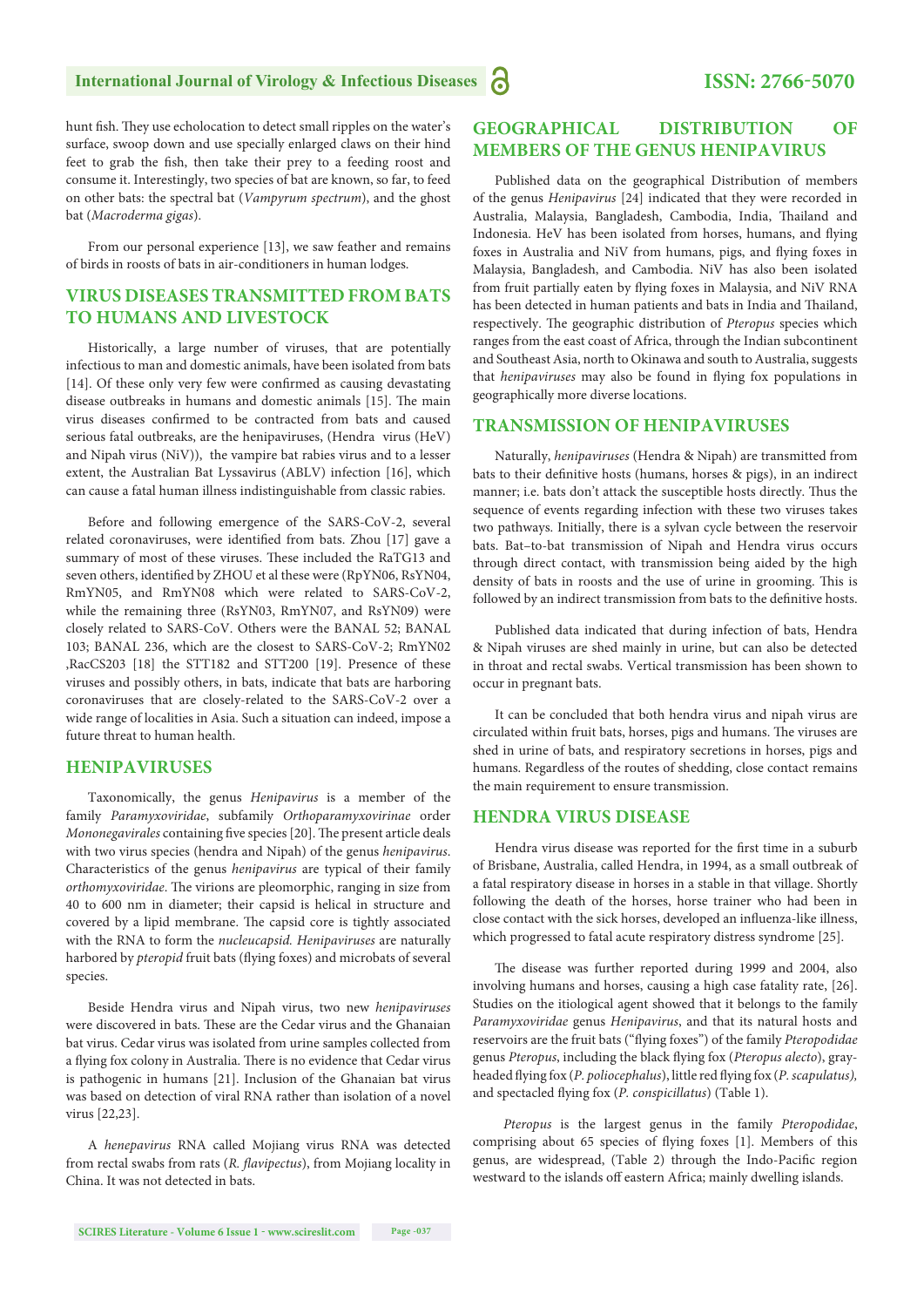## **International Journal of Virology & Infectious Diseases**

## **ISSN: 2766-5070**

| rapic T. The main partialismitted virases, cadsing disease in hamans and irrestock.                                                                             |                   |                                                |                               |                                  |                |                      |                                                    |  |
|-----------------------------------------------------------------------------------------------------------------------------------------------------------------|-------------------|------------------------------------------------|-------------------------------|----------------------------------|----------------|----------------------|----------------------------------------------------|--|
| <b>Name of Virus</b>                                                                                                                                            | Date & Place of   | Classification                                 | <b>Reservoirs</b>             | <b>Hosts Affected</b>            | <b>Disease</b> | <b>Case Fatality</b> | Geographical                                       |  |
|                                                                                                                                                                 | <b>Discovery</b>  |                                                |                               |                                  |                | Rate (Cfr %)         | <b>Distribution</b>                                |  |
| Hendra virus                                                                                                                                                    |                   | Family: Paramyxoviridae;<br>genus: Henipavirus | "Fruit-bats (flying<br>foxes) | Humans & horses                  | Hendra         | 90% in horses        |                                                    |  |
|                                                                                                                                                                 | Hendra village -  |                                                |                               |                                  |                | & high case          | Australia & South                                  |  |
|                                                                                                                                                                 | Australia,        |                                                |                               |                                  |                | fatality rate in     | East Asia                                          |  |
|                                                                                                                                                                 | 1996.             |                                                |                               |                                  |                | humans.              |                                                    |  |
| Nipah virus                                                                                                                                                     | Kampung Sungai    |                                                |                               | Humans & pigs                    | Nipah          | 40-75% in            | Malaysia, Australia &<br>South East Asia.          |  |
|                                                                                                                                                                 | - Nipah village - |                                                |                               |                                  |                | humans.              |                                                    |  |
|                                                                                                                                                                 | Malaysia, 1998.   |                                                |                               |                                  |                | 40% in pigs.         |                                                    |  |
| Vampire bat<br>rabies virus                                                                                                                                     | Brazil, 1911.     | Family: rhabdoviridae;<br>Genus: lyssavirus    | Vampire bats                  | Humans & hot-<br>blooded animals | Vampire bat    | 100%                 | South America &<br>nearby geographical<br>regions. |  |
|                                                                                                                                                                 |                   |                                                |                               |                                  | rabies         |                      |                                                    |  |
|                                                                                                                                                                 |                   |                                                |                               |                                  | Rabies-like    |                      |                                                    |  |
|                                                                                                                                                                 |                   |                                                |                               |                                  | disease        |                      |                                                    |  |
| Australian Bat<br>Lyssavirus<br>(ABLV)                                                                                                                          | Australia,        |                                                | Fying foxes (fruit            | Humans                           |                | Highly fatal.        | Australia & Thailand                               |  |
|                                                                                                                                                                 |                   |                                                | bats) & the yellow-           |                                  |                |                      |                                                    |  |
|                                                                                                                                                                 |                   |                                                | bellied sheath-               |                                  |                |                      |                                                    |  |
|                                                                                                                                                                 |                   |                                                | tailed, microbat              |                                  |                |                      |                                                    |  |
|                                                                                                                                                                 |                   |                                                | bat (Saccolaimus              |                                  |                |                      |                                                    |  |
|                                                                                                                                                                 |                   |                                                | flaviventris).                |                                  |                |                      |                                                    |  |
| = Pteropus alecto (Black Flying Fox); P. conspicillatus (Spectaled Flying Fox); P. poliocephalus (Grey-Headed Flying Fox) P.scapulatus (Little Red Flying Fox). |                   |                                                |                               |                                  |                |                      |                                                    |  |

**Table 1:** The main bat-transmitted viruses, causing disease in humans and livestock.

| Table 2: Fruit Bat (Flying Foxes) Species (Genus Pteropus): Reservoirs Of Hendra, Nipah & Australian Bat Lyssavirus. |                                |                                    |                                                                                            |  |  |  |  |  |  |
|----------------------------------------------------------------------------------------------------------------------|--------------------------------|------------------------------------|--------------------------------------------------------------------------------------------|--|--|--|--|--|--|
| Bat's Common Name                                                                                                    | Fruit Bat (Flying Fox) Species | <b>Viruses Disease Transmitted</b> | <b>Geographical Distribution</b>                                                           |  |  |  |  |  |  |
| <b>Black Flying Fox</b>                                                                                              | Pteropus alecto                | HENDRA & NIPAH (H&N)               |                                                                                            |  |  |  |  |  |  |
| Spectaled Flying Fox                                                                                                 | p. conspicillatus              | (H&N)                              | Australia, Malaysia, Bangladesh, Cambodia,<br>India, Thailand, Indonesia and East Coast of |  |  |  |  |  |  |
| Grey-Headed Flying Fox                                                                                               | P. poliocephalus               | (H&N)                              | Africa.                                                                                    |  |  |  |  |  |  |
| Little Red Flying Fox                                                                                                | P. scapulatus                  | (H&N)                              |                                                                                            |  |  |  |  |  |  |
| Australian bat Lyssavirus<br>Pteropus alecto; p. conspicillatus;                                                     |                                | ABLV                               | Australia, Thailand.                                                                       |  |  |  |  |  |  |
| (ABLV)                                                                                                               | P.poliocephalus; P.scapulatus  |                                    |                                                                                            |  |  |  |  |  |  |

#### **Epidemiology**

Hendra virus causes fatal pneumonia and encephalitis in horses and humans [26].

This virus is maintained by enzootic, subclinical infection in certain species of fruit bats. The precise mechanism of virus transmission from bats to non-natural hosts such as horses and humans probably involves environmental contamination by secretions or excretions from the bats (saliva, feces, urine, placental fluids). The sporadic nature of the outbreaks is likely the result of changes in the feeding behavior of the bats due to changes in food supplies or habitat incursions that facilitate close interaction of horses and bats.

Kirkland, et al. [27], isolated hendra virus from a sick dog. However, the role of dogs in the epidemiology of hendra disease does not seem to be significant.

People at high risk of infection, include veterinarians and veterinary assistants, farriers, equine dentists, and feed delivery merchants, horse owners and stud workers. High exposure includes coming within five meters of an infected or suspect horse, or contact with blood, body fluids or faeces of infected or suspect horses or with contaminated surfaces.

The cycle of infection of the disease starts from the Fruit bat (flying fox), which appears to carry the virus without suffering any ill effects, excretes the virus in its urine. The horse ingests pasture or fruit contaminated with infected bat urine, droppings or saliva. The virus in the horse's body fluids (including blood, urine, saliva or nasal secretions) can then be transmitted to a person during close contact.

Although there is no evidence, so far, to suggest direct infection of humans from fruit bats, it is advisable to keep away from fruit bats to avoid any possibility of transmission of the infection.

#### **Hendra virus infection in humans**

Fruit bats are the reservoir of infection. Disease transmission requires close contact with infected horses or bat excreta. There is no evidence of human-to-human infection by Hendra virus [28].

Hendra virus tends to attack either the respiratory system (lungs) or the nervous system (brain). The incubation period usually ranges from five to 21 days. The symptoms of infection in a person can include fever, tiredness, headache, and dry cough, sore throat, breathing difficulties, dizziness, confusion and insomnia.

Fatal complications have been recorded such as septic pneumonia – severe lung infection involving pus, abscesses and destruction of lung tissue. Meningitis, severe encephalitis that can lead to convulsions and coma and death were reported [29].

Hendra virus is classified as a Hazard Group 4 pathogen, which requires the highest level of biosecurity procedures.

#### **Treatment of hendra virus infection**

As a virus infection, there is no treatment of Hendra clinical infection. So strategy of treatment is to ease symptoms and reduce the risk of complications until the person recovers. Hospitalization of the sick patients and close monitoring drugs and fluids given intravenously and life support if necessary – for example, mechanical ventilation are important in saving their lives [30].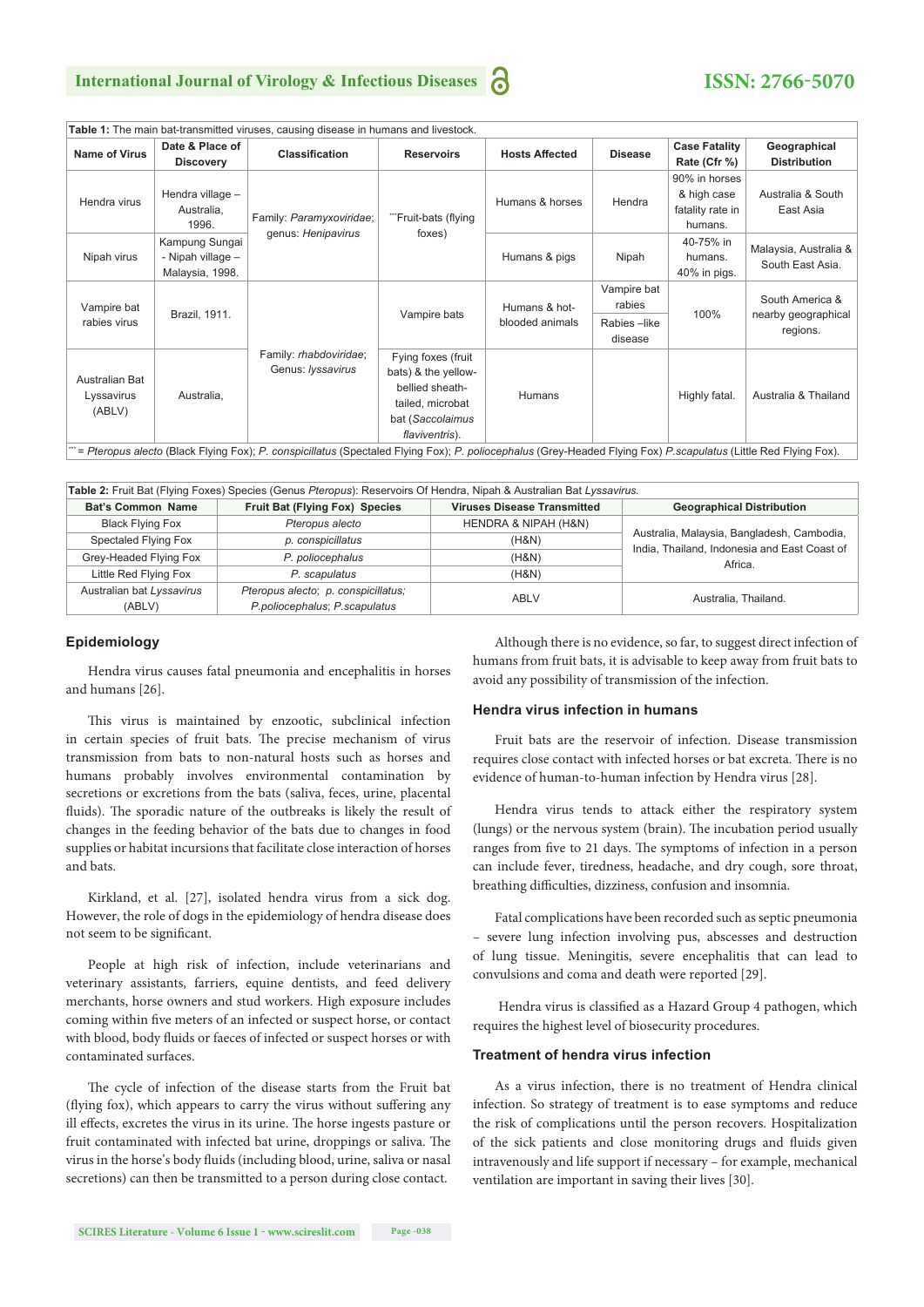#### **Control and prevention of hendra virus outbreaks**

It is taken that a single confirmed case of Hendra virus in a person is considered an outbreak. If an infection occurs, neighboring states are expected to work as a team to locate and control the infection to reduce the risk of transmission.

As there are no vaccines currently in use; then, if a person comes in-contact with a sick horse, the best preventive measures have to be taken. The strategy is to follow, strictly, the general known hygienic personal measures. Beside this, special procedures are required. These include using of clean equipment between handling each horse, to void contact with the sick horse, to keep the sick horses isolated from other healthy horses and seek immediate veterinary advice. It is vital to avoid contact with secretions (including blood, urine, saliva or nasal secretions) even when the horse is dead – the virus may still be active. Refrain from kissing horses on surfaces such as the muzzle and side of the face.

Horse owners should minimize possible contact between horses and bat roosts.

#### **Vaccines for hendra virus infection in humans and animals**

Since the discovery of the Hendra virus, in 1994, researchers have been working painstakingly to arrive at a potent vaccine to control this serious disease. Variable results were attained; however, no satisfactory vaccine was available to be used. In a recent study, Geisbert, et al. [31], reported that they have formulated a subunit vaccine from the attachment glycoprotein ectodomain. The vaccine, though in phase one clinical trials, gave promising results in a single dose in humans.

#### **Hendra virus infection in horses**

In horses, Hendra infection usually takes a peracute form. The incubation period is 8 to 12 days. Generally, the clinical signs of Hendra virus in horses are similar to African Horse Sickness. Horses that are infected with virus develop severe and typically fatal respiratory disease that is characterized by fever, dyspnea, vasculitis, severe pulmonary edema, lethargy, anorexia, respiratory distress, ataxia, tachycardia, and frothy nasal discharge, when the horse is terminating. Encephalitic and marked subcutaneous edema may be observed in some cases. Infected horses excrete virus in their urine, saliva, and respiratory secretions. However, the virus is highly labile and can be destroyed by heat, lipid solvents, detergents, formaldehydes, and agents. The case-fatality rate in horses can reach 90%.

Natural and experimental data, indicated that the most likely route of transmission of Hendra virus between horses is through very close contact with infected horses in the late stage of the disease, i.e. when virus shedding is at it's peak. On the other hand handling of sick horses without adequate measures to prevent cross-contamination could contribute to the spread of Hendra virus among horses also.

## **NIPAH VIRUS DISEASE**

The discovery of Nipah as a disease was made, for the first time, in 1998-1999, when a highly fatal disease affected pigs and adult humans in Kampung Sungai Nipah, Malaysia [32]. It was then reported in Singapore [33]. Later it was reported in India [34]. The disease was characterized by respiratory and neurological symptoms in both pigs and humans. [35-37].

 Humans were infected due to their contact with sick pigs. Outbreak in humans, resulted in a case fatality rate of 38.4%. Also in that occasion, more than million pigs were culled. The movement of pigs in that region, aided in the spread of the disease trans-territorially.

Virological investigations in the Nipah disease resulted in isolation of a virus from cerebrospinal fluid of a human fatal case. The virus was found to be closely related to the Hendra virus, it was named Nipah virus.

Outbreaks of the Nipah virus in pigs and other domestic animals such as horses, goats, sheep, cats and dogs were first reported during the initial Malaysian outbreak in 1999.

#### **Nipah virus infection in humans**

Infection of Nipah virus in humans is characterized by an initial incubation period of 3-14 days after which the clinical signs are evident. The signs may be presented by variable degree of severity; including fever, headache, cough, sore throat, difficult of breathing, vomiting, disorientation, drowsiness, or confusion, seizures, coma, encephalitis leading to coma and death within 24-48 hours [38].

The symptoms can extend from 3-14 days. The case fatality rate is 40-75%.

Latent or dormant infections following exposure to Nipah infection have been reported. Sequelae due to Nipah virus infection were reported months or years following exposure; they are manifested as persistent convulsions and changes in the personality of the patients.

Like Hendra, Nipah virus is transmitted to the definitive hosts by the fruit bats (*Pteropus* spp.), [39,40].

It was observed that transmission of Nipah virus infection to human, in Malaysia and Philippines occurred through the definitive hosts, pigs and horses [41]. In Bangladesh, transmission to humans is thought to have occurred from bats to humans mainly through the consumption of raw palm sap contaminated with Nipah virus by fruit bats [42].

It was reported that in 2014, a limited outbreak of encephalitis in two villages in the Philippines was traced to the slaughtering and consumption of horses with neurological disease. Serologic evidence indicated that horses and humans were infected with Nipah virus.

Human-to-human transmission of Nipah virus has been reported to be so efficient [43] to the extent that 75% of the cases in India, Bangladesh and the Philippines were attributed to human-human transmission. Epidemiological studies have shown that close contact is required for human-to-human transmission of Nipah virus [44]. For instance, some social behavior of citizens in some countries can aid in spread of the disease. This was reported in Bangladesh where cultural practices require family members to care for their hospitalized relatives and friends. A situation that facilitated spread of Nipah virus infection. Nipah virus is shed, during the acute phase, from infected humans from urine, mouth and nose [45].

Nipah infection from dead persons was reported [46].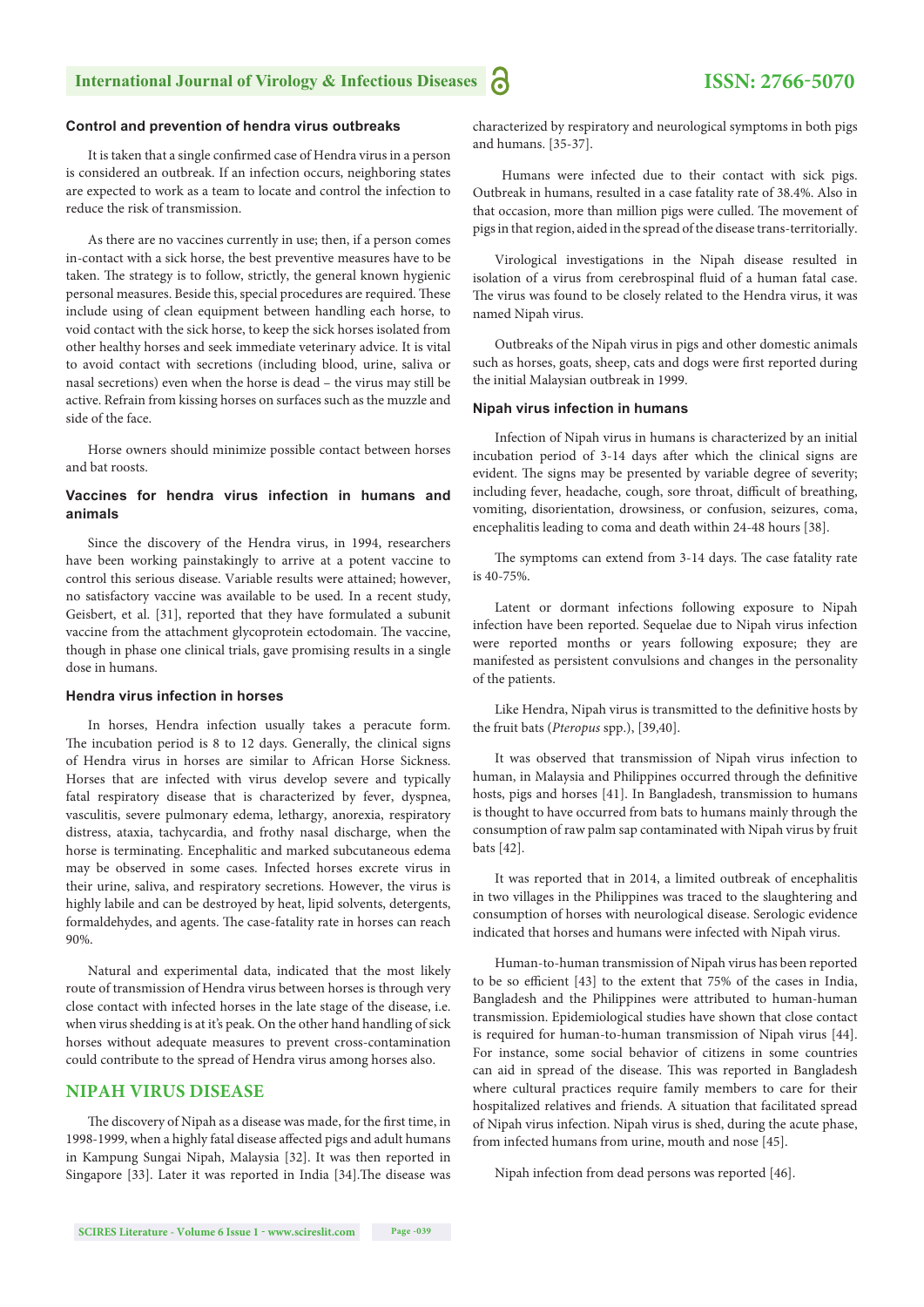It is evident that nosocomial infection of hospital staff is significant [47-49].

#### **Nipah virus infection in pigs**

Nipah infection in pigs ranges from non-symptomatic to severe acute form. The incubation period of Nipah in pigs is 4-14 days; during which pigs are infectious. The virus is highly contagious in pigs.

The acute disease is manifested as an acute febrile illness with respiratory signs such as nasal discharge, a barking cough and labored breathing, as well as neurological signs [50]. The severity of Nipah virus disease in naturally infected pigs depends on the age of the animals. The mortality rate in pigs in Malaysia was high  $(\sim40\%)$  in suckling pigs, but low (1–5%) in pigs over 4 weeks of age [50].

Nipah virus should be suspected if pigs also have an unusual barking cough or if human cases of encephalitis are present.

Epidemiological data from the Nipah virus outbreak in Malaysia indicated that transmission of Nipah virus between pigs, in close contact, is rapid and efficient, through direct contact with nasal secretions.

## **LABORATORY DIAGNOSTIC TESTS OF BOTH HENDRA & NIPAH VIRUSES**

Four diagnostic tests for diagnosis of Nipah and Hendra viruses have been sucessfully developed [51-53] These are virus isolation, Electron Microscopy, immunohisto-chemistry, and Polymerase Chain Reaction (PCR) and sequencing. Two diagnostic tests for the detection of antiviral antibodies are Serum Neutralization Test (SNT) and Enzyme-Linked Immunosorbent Assay (ELISA) [54]. Because Hendra and Nipah viruses are classified internationally as Biosecurity Level 4 (BSL4) agents, tests necessarily involving live virus (i.e., virus isolation and SN tests) should only be carried out under physical containment level 4 (BSL4) conditions.

Both Hendra and Nipah viruses grow well in Vero cells from a range of tissue specimens, including brain, lung, kidney, and spleen. Cytopathic effect usually develops within 3 days, and virus isolates may be specifically identified by immunostaining, neutralization with specific antiserum, PCR, and EM [55].

## **LYSSAVIRUSES FROM BATS CAUSING RABIES IN HUMANS & LIVESTOCK**

Rabies virus is one of the most dangerous viruses known in nature. It causes almost 100% case fatality rate in untreated exposed humans or animals. Historically, classical terrestrial rabies in mammals is known to be circulated and maintained in nature in a sylvan cycle among wild canines. Domestic canines, like dogs, get infection when bitten by rabid wild canines, like foxes, skunks, and mongoose. Thus, in the urban societies rabies infection is maintained mainly, by pets and stray dogs.

Other way of maintenance of rabies virus in nature was discovered to be through bats.

Members of the genus *Lyssavirus* are known to cause classical rabies in mammals. The virus is transmitted between susceptible individuals directly by bites, scratches or contamination of abraded mucous membranes with infected saliva. Bats (order *Chiroptera*) and carnivores (order *Carnivora*), are the principal reservoir hosts for *lyssaviruses*. Viruses assigned to the genus *lyssavirus* are distributed world-widely.

Although many countries have remained free from classical terrestrial rabies from canines for an extended length of time; evidence indicated that human cases of bat-associated rabies have been identified in them during the last decades [56].

(Table 3), shows the world distribution of *lyssaviruses* that cause bat-associated rabies. In Europe, two *lyssaviruses* are reported [57]; the European Bat *Lyssavirus-1* (EBLV-1) and European Bat

| Table 3: Virus members of the genus lyssavirus transmitted by bats. |                          |                                                          |                                         |  |  |  |  |  |
|---------------------------------------------------------------------|--------------------------|----------------------------------------------------------|-----------------------------------------|--|--|--|--|--|
| <b>Lyssavirus Species</b>                                           | <b>Virus Abbrevation</b> | <b>Locality Of Isolation</b>                             | <b>Disease</b>                          |  |  |  |  |  |
| 1. Vampire bat Lyssavirus                                           | <b>VBLV</b>              | INITIALLY IN BRAZIL, THEN SOUTH<br><b>AMERICA</b>        | VAMPIRE BAT RABIES.                     |  |  |  |  |  |
| 2. Aravan Bat Lyssavirus                                            | ARAV                     | KYRGHYZSTAN - 1. Central Asia                            | LIMITED RABIES-LIKE INFECTION<br>(LRLI) |  |  |  |  |  |
| 3. Australian bat lyssavirus                                        | ABLV                     | <b>AUSTRALIA</b>                                         | SEVERE RABIES-LIKE INFECTION            |  |  |  |  |  |
| 4. Bokeloh bat lyssavirus                                           | <b>BBLV</b>              | <b>GERMANY</b>                                           | (LRLI)                                  |  |  |  |  |  |
| 5. Duvenhage bat lyssavirus                                         | <b>DBLV</b>              | South Africa                                             | (LRLI)                                  |  |  |  |  |  |
| 6. European bat 1 lyssavirus                                        | EBLV-1                   | Netherlands; Poland; Germany; Denmark;<br>Spain; France. | (LRLI)                                  |  |  |  |  |  |
| 7. European bat 2 lyssavirus                                        | EBLV-2                   | Britain; Netherlands; Germany; Finland;<br>Switzerland.  | (LRLI)                                  |  |  |  |  |  |
| 8. Gannoruwa bat lyssavirus                                         | <b>GBLV</b>              | India                                                    | (LRLI)                                  |  |  |  |  |  |
| 9. Irkut bat lyssavirus                                             | <b>IRKBV</b>             | Russia & China                                           | (LRLI)                                  |  |  |  |  |  |
| 10. Lagos bat lyssavirus                                            | LBV                      | Nigeria                                                  | (LRLI)                                  |  |  |  |  |  |
| 11. Lleida bat lyssavirus                                           | <b>LLEBV</b>             | Spain                                                    | (LRLI)                                  |  |  |  |  |  |
| 12. Shimoni bat lyssavirus                                          | <b>SHIBV</b>             | Kenya                                                    | (LRLI)                                  |  |  |  |  |  |
| 13. Taiwan bat lyssavirus                                           | <b>TWBLV</b>             | Taiwan                                                   | (LRLI)                                  |  |  |  |  |  |
| 14. West Caucasian bat lyssavirus                                   | <b>WCBV</b>              | Russia                                                   | (LRLI)                                  |  |  |  |  |  |
| 15. Kotalahti bat Iyssavirus                                        | <b>KBLV</b>              | Finland                                                  | (LRLI)                                  |  |  |  |  |  |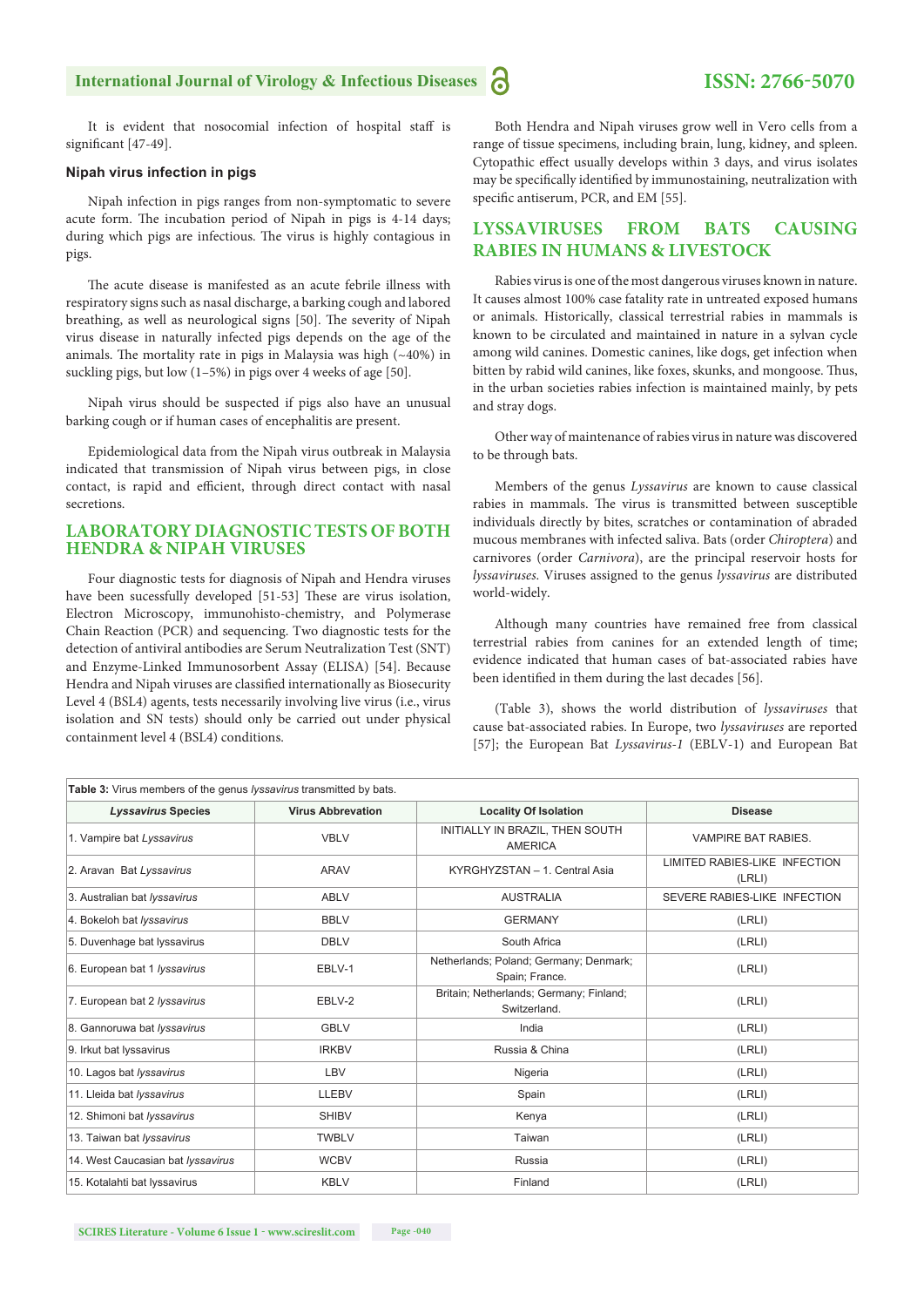*Lyssavirus-2* (EBLV-2). The EBLV-1, was frequently isolated in The Netherlands, Northern Germany, Denmark, Poland and also in parts of France and Spain [57]. Most EBLV-2 isolates originated from the United Kingdom (UK) and the Netherlands, Germany, Finland and Switzerland. The Bokeloh bat *lyssavirus* [58] was reported in Germany and France. A bat *lyssavirus* (Lleida ) was identified in Spain [59].

A tentative novel member of the genus *Lyssavirus*, designated as Kotalahti bat *lyssavirus,* was detected in a Brandt's bat (*Myotis brandtii)* in Finland. Based on phylogenetic analysis, the virus differs from other known *lyssaviruses,* being closely related to Khujand virus, Aravan virus, Bokeloh bat *lyssavirus* and European bat *lyssavirus 2*.

In Asia, reports on identification of *lyssaviruses* or antibodies to *lyssaviruses* have been published. However, virus isolations were reported from various countries. A novel *lyssavirus* was isolated from brains of Indian flying foxes (*Pteropus medius*) in Sri Lanka. Phylogenetic analysis of complete virus genome sequences, and geographic location and host species, provides strong evidence that this virus is a putative new *lyssavirus* species, designated as Gannoruwa bat *lyssavirus*. In China there is serological evidence of *lyssaviruses* in bats; but the Irkut virus was isolated from a bat which fatally infected a woman [60]. The Aravan Bat *Lyssavirus*, the Aravan Bat *Lyssavirus* was isolated from Kyrghyzstan, Central Asia; the Taiwan bat lyssavirus, from Taiwan; the West Caucasian bat *lyssavirus* from West Caucasian, Russia.

Interestingly, in Latin America, more human rabies cases are now related to exposure to vampire bats than to carnivore bites [61]. Bovine paralysis caused by rabid vampire bat bites also has a major economic impact on cattle production in several South American countries [62]. In Africa, several *lyssaviruses* were reported to be associated with bat rabies. Examples are the *Duvenhage Lyssavirus* (DUVV) in South Africa and Kenya, Shimoni bat *lyssavirus* in Kenya and Lagos bat *lyssavirus* Nigeria [63].

In Australia: The first record of a bat transmitted bat *lyssavirus* in Australia was made in 1996, when a virus was isolated from tissues of a black flying fox (*Pteropus alecto*) with signs of encephalitis found near Ballina, New South Wales, Australia [64,65]. Few months later, a woman Six months later, a bat handler from Rockhampton, Queensland, Australia, developed numbness and weakness in her arm and later died from encephalitis. She had been infected with what is now known as Australian Bat *Lyssavirus* (ABLV). In 1998, a woman from Mackay (Queensland, Australia) was diagnosed with ABLV infection at her death, 2 years after having been bitten by a sick bat [66].

In the present article two *lyssaviruses* will be discussed: the Vampire bat virus and the Australian Bat *Lyssavirus* (ABLV).

## **VAMPIRE BAT-ASSOCIATED RABIES IN LIVESTOCK (DERRIENGUE)**

There are three species of blood-feeding (hematophagous) bats found exclusively in Latin America. Only one of these, the common vampire bat *Desmodus rotundus*, is a well-known reservoir for rabies.

Evidence that bats are involved in rabies transmission was reported by Carini in 1911 in Brazil [67]. In 1931, the first isolation of the rabies virus was successfully made from a common vampire bat (*Desmodus rotundus*) of the family *Phyllostomidae*, [68]. From

1931, several publications had been reported indicating isolation of rabies virus from bats, e.g. Lima in Brazil [69] Pawan [70,71] who provided evidence connecting paralytic rabies with fruit eating bats in Trinidad.

Vampire bats are only found in Latin America, where they obtain their nutrition by blood-sucking (haematophagy) from animals and humans. Indeed, this haematophagy which has been associated with rabies transmission in cattle, have constituted a scourge to livestock industry [72].

Derriengue, a Spanish word for a fatal paralytic disease [73] is the common name of bovine rabies in Latin America. The clinical signs, exhibited by an infected animal are restlessness or excitement with sudden onset of hind limb paralysis which progresses to the fore limbs. There is difficulty in swallowing leading to excess salivation. The disease is fatal. Cattle and horses are the preferred prey for Vampire bats. Once a herd of cattle became known for a colony of bats, then they become a continuous target for the bats [74].

#### **Vampire bat–associated rabies in humans**

Human deaths associated with vampire bat attacks were noted since the 16th century. However, the first documented outbreak of human rabies of vampire bat origin occurred in Trinidad in 1927, since then, these outbreaks have continued to occur and constituted a challenge to both the veterinary and human health settings. Historically, human mortality due to rabies transmitted by vampire bats has remained low because bats do not usually attack humans. However, in the absence of livestock, humans can become victims of vampire attacks, particularly if sleeping outdoors or in buildings to which bats can gain access [75]. Also, according to the same authors , the Pan-American Health Organization reported that, between 2010- 2012, the Cases of human rabies in 10 countries in Latin America and the Caribbean, were 111, and that 63 (56.8%) of them were due to bat transmitted rabies.

The number of rabies cases transmitted by vampire bats, have increased and the patterns of occurrence of this disease are also changing [76]. This has been attributed to some causes: (i) association with increased reporting and diagnosis; (ii) changes in the vampire bats demography and distribution. Each of these, either individually or in combination, could have increased the reported number of human infections with rabies virus of vampire bat origin.

Vampire bat bites usually occur in exposed areas of the skin such as toes and the face. Blood-feeding by *Desmodus rotundus* bat, has been reported as the main cause of human bat rabies in Brazil [77].

Vampire bats have found roosting sites in close proximity to human dwellings as a result of the environmental changes that took place in many regions, such as deforestation, and land clearance for better conditions for implantations. This has indeed, reduced the numbers of natural prey species and brought vampire bats into contact with livestock and man.

Example of a Case History of Bat Rabies in a Human (Quoted by Johnson, et al. [78]

In this concept, it is felt that a report of a case history of bat rabies in a human in 2020, (ANON 78), is of high significance in describing vampire bat rabies in human. The patient in the study, developed fatigue with pain in his left hand and shoulder. Physical examination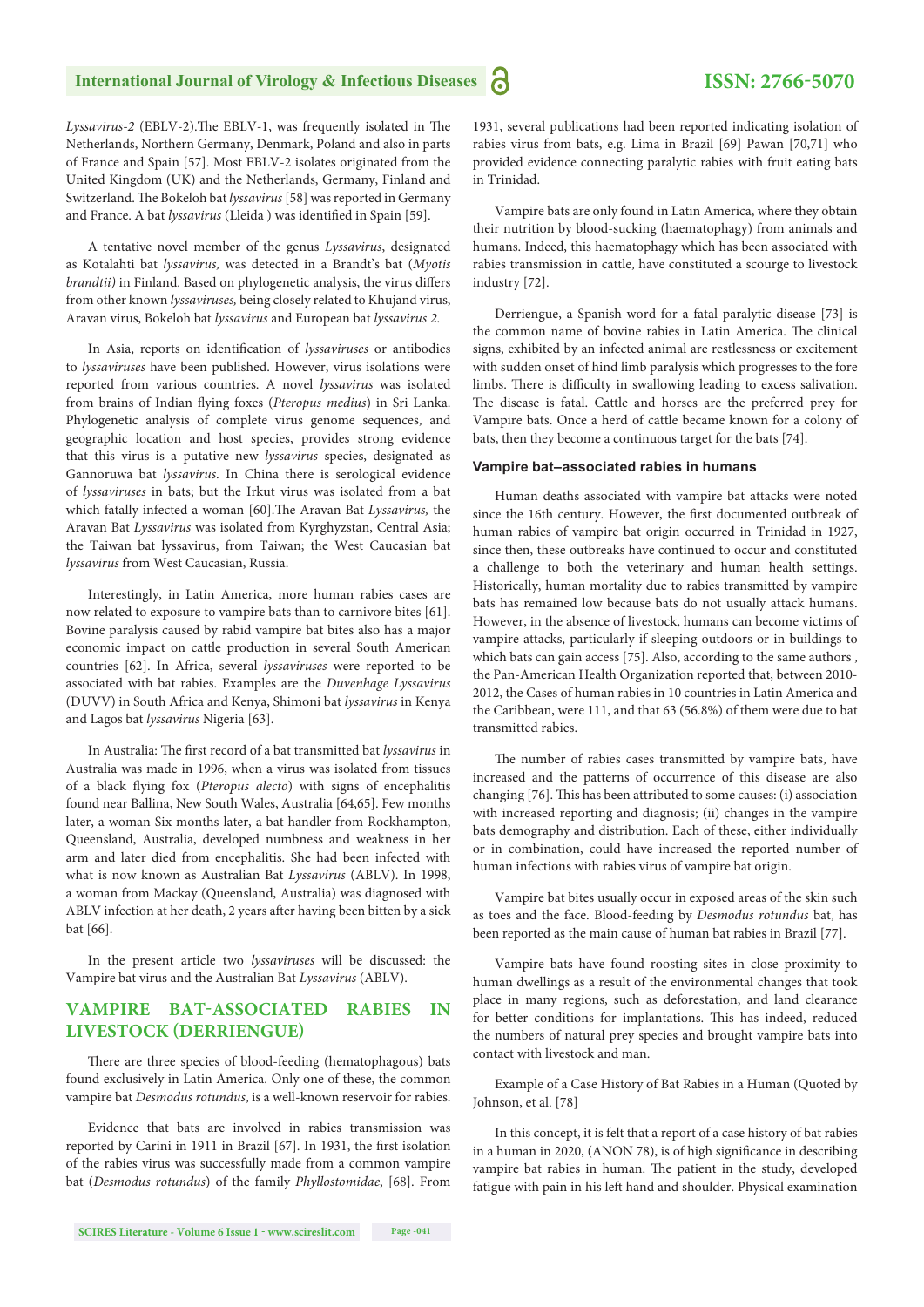revealed generalized areflexia and a drooping left upper eyelid. The patient developed fever with a temperature of  $38.4 \,^{\circ}\text{C}$  and he became generally less responsive. Following removal of the ventilator support, the patient died shortly after. Rabies virus was confirmed by detection of viral antigen in brain tissue taken at postmortem using the PCR and nucleic acid sequencing. Also Rabies virus-specific IgM and IgG were detected in the patient's CSF and serum. An interview with the patient's family, indicated that the patient had been bitten by a vampire bat while asleep; and that he didn't seek any medical advice and he was not vaccinated against rabies.

#### **Control of vampire bat rabies**

Dissemination of vampire bat rabies has been found to be directly correlated to the spread of the Vampire bat reservoir. Realizing this, efforts to combat and control these reservoir bats has been continuing from early days. Several authors have discussed the different methods adopted for control of the vampire bat, e.g. Delpietro, et al. [79]. Various methods of control have been used in South American countries with variable results, as reported by Johnson et al Vampire bat control measures included a combination of different methods; which included repellents, physical barriers, and roost destruction and other lethal population reduction techniques.

From the 1970s and annually, the area inhabited by the common vampire bat, still shows bovine paralytic rabies at high prevalence and that the vampire bat rabies kills tens of thousands of livestock, dozens of humans and an indeterminate quantity of wildlife in South America [80].

Losses due to vampire bat rabies in livestock in South America are tremendous [81,82].

## **THE AUSTRALIAN BAT** *LYSSAVIRUS* **(ABLV)**

For decades, flying fox (e.g. *Pteropus alecto*) have been known to feed on fruits and plants; and were not incriminated of playing role in diseases transmitted from bats until in 1996, a *lyssavirus* virus was isolated for the first time, from tissues of a black flying fox (*Pteropus alecto)* showing signs of encephalitis found near Ballina, New South Wales, Australia, [83]. That virus was designated the Australian Bat Lyssavirus (ABLV). Through 1996, ABLV infection has been reported several times in Australia. Infected patients showed encephalitis and general nervous signs, like rabies, which led to death. The microbat (*Saccolaimus flaviventris*), has also been incriminated in transmission of the ABLV [84,85]. All the ABLV cases were associated with direct contact with fruit bats or their secretions e.g. saliva or through bat bites or scratches. ABLV infection does not require an intermediate host.

To avoid ABLV disease people should avoid handling of bats or come near bats as advised by the CDC [86]. Reported data indicated that most bat bites and scratches occur when people try to help sick or injured bats. If a person is bitten or scratched by a bat, the wound should be washed thoroughly well, apply antiseptic and seek immediate medical advice.

Rabies vaccine and immunoglobulin were found to be effective in prophylactic and therapeutic protection from ABLV infection [87].

## **DISCUSSION**

Before discussing the role of bats in the epidemiology of the viral

diseases they transmit to humans and livestock, it is worthwhile to understand the contacts between bats humans and livestock that can happen in nature. The contact can generally be direct or indirect, as summarized below:

- With the exception of the Vampire bats; bats do not attack humans or livestock; though they may roost nearby human lodges.
- When humans change the ecological conditions, where bats used to roost, such as by removing agricultural range and expand to build their lodges, then bats can come closer to these human lodges and can roost in their environment and attack people.
- As wild animals, bats can react, defensively, against any handling by humans. The reaction can be serious biting or scratching.
- When bats feed on fruits, they transmit some viruses to these fruits, so when humans consume those fruits, contaminated with the bat's saliva, they can be infected. A good example is the transmission of Nipah Virus by fruit bats.
- For research purposes, some researchers go to caves, to collect some research samples from the bats or their roosts. Some of those researchers got rabies infection by inhalation of rabies virus from the atmosphere of these caves [88]. This happens when the virus gets into the respiratory tract, where it may find abrasions through which it gains entry into the body of the individual. Laboratory workers handling bat rabies virus, or rabies virus in general, should be very careful. In this concept, it has been reported that, two cases of rabies have been attributed to airborne exposures in laboratories [89,90].

Since early days, bats have been hunted in some parts of the world, for reasons including food, perceived medical value, for hide or teeth, or for sport. At least 167 species of bats have been exposed to hunting globally. Bats are consumed for their meat in several regions, including Oceania, Australia, Southeast Asia, China, and West and Central Africa.

Bats have several characters that qualified them as efficient transmitter of viruses. These characters can be summarized in the following:

- **a.** As stated above, they constitute the second largest order (24%) in the mammalian kingdom, with 1400 species [83].
- **b.** They are the only flying mammals and that they are distributed all over the globe except the poles. Their capability to fly can enable them to transmit viral diseases during their search for forage, over a wide range of land. This indeed is also aided by their seasonal migration [91].
- c. The social life of bats indicated that they are one of the most social groups of mammals. They roost together in very large and dense colonies. Such dense clustering, gives a good chance of exchange of viruses within members of the group. Again the grooming between members with their urine and saliva, also helps in spreading of viruses within the group.
- **d.** Roosting of bats shows that they can inhibit a wide range of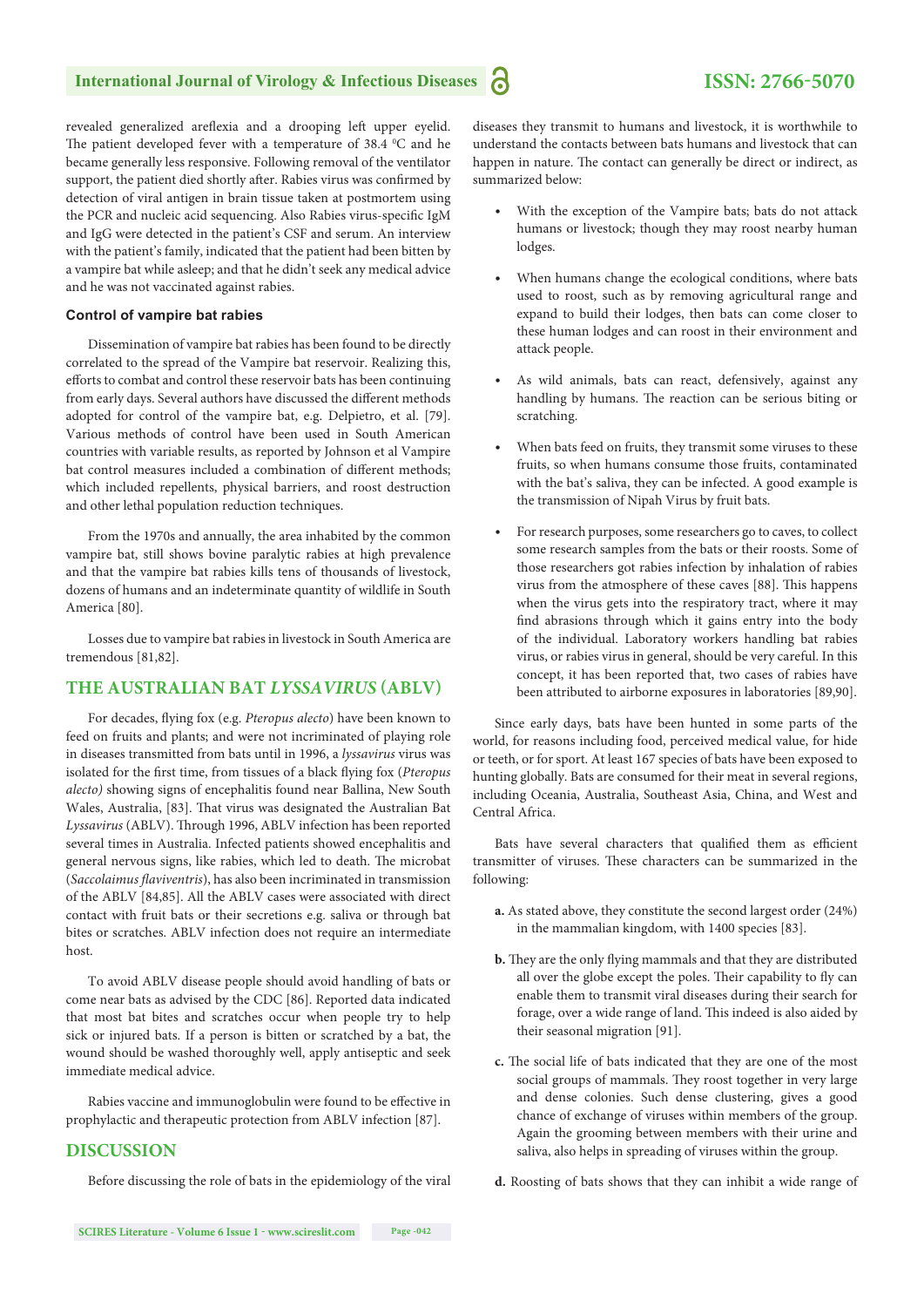ecological niches; such as caves and trees. The most important in the epidemiology of bat-transmitted diseases is the roosting of bats near human lodgings or agricultural areas.

**e.** Under harsh conditions such as cold winter and lack of food, bats either migrate to warmer areas with more abundant food supply, or hibernate [92,93]. During hibernation bats adapt themselves to the surrounding conditions, such as the low freezing temperature. They also reduce their physiological functions e.g. reducing the heart rate, the respiratory rate and energy costs by about 98%. This condition allows the bat to survive for a long time without the need for food. Hibernation may extend to over six months in bats. Hibernating bats choose roosting niches (hibernacula) that are having ideal temperature and humidity. Such niches could be caves, mines, and rock crevices [93].

The viruses contained in the hibernating bats remain viable during the period of hibernation. So, it has been suggested by Beer & Richards, above, [92] that, long periods of hibernation lead to suppression of immunity, and the stress of arousal from hibernation reactivates the virus in bats with lower levels of anti‐viral immunity.

- **f.** Some bats, e.g. the *Microchiroptera*, have the ability to echolocate to produce laryngeal vocalization for navigation purposes. This behavior was found to cause production of aerosols with virus particles in the nasal mucosa and saliva, enhancing transmission to other individuals [94].
- **g.** It has been reported that bats (*Chiroptera*) are the longestliving mammalian order [95]. By virtue of this character, bats as long-lived virus carriers would have more opportunities to transmit the infection within bats populations and to humans or livestock.

Calisher [96] reported that, since 1931 and hitherto, more than 100 viruses from 28 virus families have been either isolated from or otherwise detected in bats. These include viruses of families that were confirmed to cause significantly highly fatal disease outbreaks in humans and livestock, like *Hepadnaviridae, Rhabdoviridae. Others are: Adenoviridae, Arenaviridae, Astroviridae, Bornaviridae, Bunyaviridae, Caliciviridae, Circoviridae, Coronaviridae, Dicistroviridae, Filoviridae, Flaviviridae, Hepeviridae, Herpesviridae, Nodaviridae, Orthomyxoviridae, Papillomaviridae, Paramyxoviridae, Parvoviridae, Picobirnaviridae, Picornaviridae, Polyomaviridae, Poxviridae, Reoviridae, Retroviridae, Togaviridae, and Totiviridae*, as well as viruses that have not yet been placed in a taxon.

Many of these viruses were first recognized after they were associated with human or livestock illnesses and deaths but most were isolated coincidental to general virus surveys or during surveillance for specific viral pathogens. Calisher [96], also added that those genomes of hundreds more viruses will be found in bats and that bats will be shown to be reservoirs of many of them.

From the foregoing, it is evident that bats play a big role in the epidemiology of some serious and fatal viral diseases of human and livestock, e.g. rabies virus. They act as reservoir and vectors of these viruses. The main viruses that have been conclusively confirmed to be transmitted from bats and causing destructive outbreaks in both human and livestock, are the Vampire bat rabies, Hantavirus, Nipah virus, and to a low level of significance are some lyssaviruses in Europe, Australia, Africa, Asia causing limited cases of nervous signs in humans [97]. Many other dangerous zoonotic viruses have been isolated from or otherwise detected in bats. For instance, Castro, [98], mentioned that bats host more than 60 human-infecting viruses. Leroy, et al, [99] found evidence of asymptomatic infection by Ebola virus in three species of *megabats* (Fruit bats), indicating that these animals may be acting as a reservoir for this deadly virus. Wong, et al [100], reported that bats are a continuing source of emerging infections in humans. Fenton, et al. [101], also linked bats to emerging diseases.

The WHO [102], in 2015, published a list of top emerging diseases likely to cause major epidemics.

Choi, et al [103] summarized various scientific publications indicating that bats long known as vectors for rabies, may also be the origin of some of the most deadly emerging viruses, including SARS, Ebola, Nipah, Hendra and Marburg. Tower, et al. [104] isolated genetically diverse Marburg viruses from Egyptian fruit bats. On the other hand, Joshua, et al. [105] reported that Retroviruses of Bats are a 'Threat Waiting in the Wings?

Some authors, have raised some question on the role of bats in the emergence of deadly viruses e.g. Moratelli, & Calisher [106] enquired that: "can we confidently link bats with emerging deadly viruses?" The CDC in a publication in 2020, [107] stated that: Scientists do not know where Ebola virus comes from. Olival, et al. in 2015, [108], also asked whether bats are really 'Special' as Viral Reservoirs. What We Know and Need to Know". Dobson [109], in 2005, asked: "What Links Bats to Emerging Infectious Diseases?".

In spite of the questions raised by some authors, above, e.g. [95,99,107]; the continuous evolution of viruses and other ecological changing conditions, emergence of any of the viruses detected in bats, which are not causing current epidemics of disease, may emerge at any specific time [109]. For instance, it was reported that bats act as reservoirs for over 200 viruses [110]. Some of which cause severe, life-threatening diseases in humans, livestock and wildlife; examples include rabies virus, ABLV, Hendra virus and Nipah virus. Other viruses are also reported in bats; examples are SARS and MERS coronaviruses and Ebola virus.

Realizing the concept of virus evolution from bats, then blocking of the cycle of emergence and transmission of such viruses to humans and livestock from bats has to be taken seriously.

In conclusion, it is felt that, the answer to the raised question that: 'can we confidently link bats with emerging viruses?' I think, from the foregoing that the answer to this question is 'yes'.

#### **REFERENCES**

- 1. Fenton MB, Simmons NB. Bats: A world of science and mystery. Kindle Edition. 2015;107. https://tinyurl.com/yckbefkc
- 2. Anon. Kitti's Hog-Nosed Bat: Craseonycteridae-Physical Characteristics-Bats, Bumblebee, Species, Inches, Brown, and Tips. Animal Life Resource. 2013.
- 3. Pennycuick CJ. Bats. Modelling the flying bird. Elsevier. 2008;136-143. https://tinyurl.com/2jbnadny
- 4. Fenton MB. Crerar LM. Cervical vertebrae in relation to roosting posture in bats. Journal of Mammalogy. 1984;65(3):395-403. doi: 10.2307/1381085.
- 5. Riskin DK, Parsons S, Schutt WA Jr, Carter GG, Hermanson JW. Terrestrial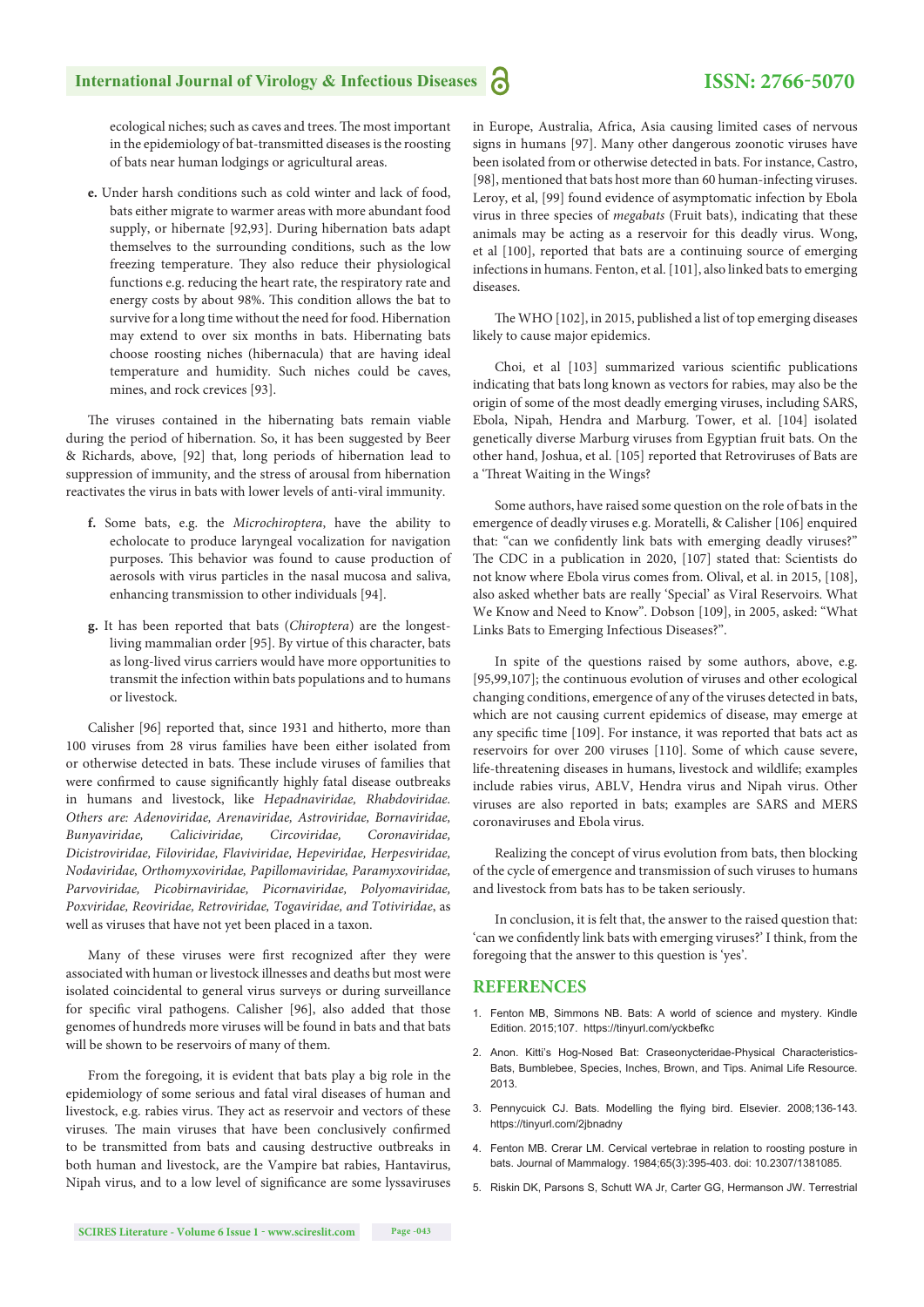locomotion of the New Zealand short-tailed bat Mystacina tuberculata and the common vampire bat Desmodus rotundus. J Exp Biol. 2006 May;209(Pt 9):1725-36. doi: 10.1242/jeb.02186. PMID: 16621953.

- 6. Jones G. Bats. In: MacDonald D, editor. The Encyclopedia of Mammals. 2<sup>nd</sup> ed. Oxford University Press; 2001. p.754-775.
- 7. Cramer MJ, Wilig MR, Jones C. Trachops cirrhosus. Mammalian Species. 2001; 656:1-6. doi: 10.1644/0.656.1.
- 8. Davis JS, Nicolay CW, Williams SH. A comparative study of incisor procumbency and mandibular morphology in vampire bats. J Morphol. 2010 Jul;271(7):853-62. doi: 10.1002/jmor.10840. PMID: 20544874.
- 9. Schnitzler HU, Kalko EKV, Kaipf I, Grinnell AD. Fishing and echolocation behavior of the greater bulldog bat, noctilio leporinus, in the field. Behavioral Ecology and Sociobiology. 1994;35(5):327-345. doi: 10.1007/BF00184422.
- 10. Simmons NB, Voss RS, Mori SA. Bats as Dispersers of Plants in the lowland forests of central French Guiana. New York Botanical Garden. 2017.
- 11. Ortega J, Castro-Arellano I. Artibeus jamaicensis. Mammalian Species. 2001;662:1-9. doi: 10.2307/0.662.1.
- 12. Weller TJ, Castle KT, Liechti F, Hein CD, Schirmacher MR, Cryan PM. First Direct Evidence of Long-distance Seasonal Movements and Hibernation in a Migratory Bat. Sci Rep. 2016 Oct 4;6:34585. doi: 10.1038/srep34585. PMID: 27698492; PMCID: PMC5048302.
- 13. Auelzein EME, Rabab E, Obada I,Mohamed E, Mathani EM, ALBahar AM. Un-Published data. 2021.
- 14. Letko M, Seifert SN, Olival KJ, Plowright RK, Munster VJ. Bat-borne virus diversity, spillover and emergence. Nat Rev Microbiol. 2020 Aug;18(8):461- 471. doi: 10.1038/s41579-020-0394-z. Epub 2020 Jun 11. PMID: 32528128; PMCID: PMC7289071.
- 15. Banyard AC, Hayman D, Johnson N, McElhinney L, Fooks AR. Bats and lyssaviruses. Adv Virus Res. 2011;79:239-89. doi: 10.1016/B978-0-12- 387040-7.00012-3. PMID: 21601050.
- 16. Samaratunga H, Searle JW, Hudson N. Non-rabies Lyssavirus human encephalitis from fruit bats: Australian bat Lyssavirus (pteropid Lyssavirus) infection. Neuropathol Appl Neurobiol. 1998 Aug;24(4):331-5. doi: 10.1046/j.1365-2990.1998.00129.x. PMID: 9775399.
- 17. Zhou H, Ji J, Chen X, Bi Y, Li J, Wang Q, Hu T, Song H, Zhao R, Chen Y, Cui M, Zhang Y, Hughes AC, Holmes EC, Shi W. Identification of novel bat coronaviruses sheds light on the evolutionary origins of SARS-CoV-2 and related viruses. Cell. 2021 Aug 19;184(17):4380-4391.e14. doi: 10.1016/j. cell.2021.06.008. Epub 2021 Jun 9. PMID: 34147139; PMCID: PMC8188299.
- 18. Wacharapluesadee S, Tan CW, Maneeorn P, Duengkae P, Zhu F, Joyjinda Y, Kaewpom T, Chia WN, Ampoot W, Lim BL, Worachotsueptrakun K, Chen VC, Sirichan N, Ruchisrisarod C, Rodpan A, Noradechanon K, Phaichana T, Jantarat N, Thongnumchaima B, Tu C, Crameri G, Stokes MM, Hemachudha T, Wang LF. Evidence for SARS-CoV-2 related coronaviruses circulating in bats and pangolins in Southeast Asia. Nat Commun. 2021 Feb 9;12(1):972. doi: 10.1038/s41467-021-21240-1. Erratum in: Nat Commun. 2021 Feb 25;12(1):1430. PMID: 33563978; PMCID: PMC7873279.
- 19. Delaune D, Hul V, Karlsson EA, Hassanin A, Ou TP, Baidaliuk A, Gámbaro F, Prot M, Tu VT, Chea S, Keatts L, Mazet J, Johnson CK, Buchy P, Dussart P, Goldstein T, Simon-Lorière E, Duong V. A novel SARS-CoV-2 related coronavirus in bats from Cambodia. Nat Commun. 2021 Nov 9;12(1):6563. doi: 10.1038/s41467-021-26809-4. PMID: 34753934; PMCID: PMC8578604.
- 20. Weatherman S, Feldmann H, de Wit E. Transmission of henipaviruses. Curr Opin Virol. 2018 Feb;28:7-11. doi: 10.1016/j.coviro.2017.09.004. Epub 2017 Oct 14. PMID: 29035743; PMCID: PMC5835161.
- 21. Marsh GA, de Jong C, Barr JA, Tachedjian M, Smith C, Middleton D, Yu M, Todd S, Foord AJ, Haring V, Payne J, Robinson R, Broz I, Crameri G, Field HE, Wang LF. Cedar virus: a novel Henipavirus isolated from Australian bats. PLoS Pathog. 2012;8(8):e1002836. doi: 10.1371/journal.ppat.1002836. Epub 2012 Aug 2. PMID: 22879820; PMCID: PMC3410871.
- 22. Drexler JF, Corman VM, Gloza-Rausch F, Seebens A, Annan A, Ipsen A, Kruppa T, Müller MA, Kalko EK, Adu-Sarkodie Y, Oppong S, Drosten C. Henipavirus RNA in African bats. PLoS One. 2009 Jul 28;4(7):e6367. doi: 10.1371/journal.pone.0006367. PMID: 19636378; PMCID: PMC2712088.
- 23. Wu Z, Yang L, Yang F, Ren X, Jiang J, Dong J, Sun L, Zhu Y, Zhou H, Jin Q. Novel Henipa-like virus, Mojiang Paramyxovirus, in rats, China, 2012. Emerg Infect Dis. 2014 Jun;20(6):1064-6. doi: 10.3201/eid2006.131022. PMID: 24865545; PMCID: PMC4036791.
- 24. Yuen KY, Fraser NS, Henning J, Halpin K, Gibson JS, Betzien L, Stewart AJ. Hendra virus: Epidemiology dynamics in relation to climate change, diagnostic tests and control measures. One Health. 2021 Jun;12:100207. doi: 10.1016/j.onehlt.2020.100207. Epub 2020 Dec 21. PMID: 33363250; PMCID: PMC7750128.
- 25. Williamson MM, Hooper PT, Selleck PW, Gleeson LJ, Daniels PW, Westbury HA, Murray PK. Transmission studies of Hendra virus (equine morbillivirus) in fruit bats, horses and cats. Aust Vet J. 1998 Dec;76(12):813-8. doi: 10.1111/ j.1751-0813.1998.tb12335.x. PMID: 9972433.
- 26. Murray K, Selleck P, Hooper P, Hyatt A, Gould A, Gleeson L, Westbury H, Hiley L, Selvey L, Rodwell B, et al. A morbillivirus that caused fatal disease in horses and humans. Science. 1995 Apr 7;268(5207):94-7. doi: 10.1126/ science.7701348. PMID: 7701348.
- 27. Kirkland PD, Gabor M, Poe I, Neale K, Chaffey K, Finlaison DS, Gu X, Hick PM, Read AJ, Wright T, Middleton D. Hendra Virus Infection in Dog, Australia, 2013. Emerg Infect Dis. 2015 Dec;21(12):2182-5. doi: 10.3201/ eid2112.151324. PMID: 26583697; PMCID: PMC4672422.
- 28. Field HE. Hendra virus ecology and transmission. Curr Opin Virol. 2016 Feb;16:120-125. doi: 10.1016/j.coviro.2016.02.004. Epub 2016 Mar 12. PMID: 26978066.
- 29. Field H, Schaaf K, Kung N, Simon C, Waltisbuhl D, Hobert H, Moore F, Middleton D, Crook A, Smith G, Daniels P, Glanville R, Lovell D. Hendra virus outbreak with novel clinical features, Australia. Emerg Infect Dis. 2010 Feb;16(2):338-40. doi: 10.3201/eid1602.090780. Erratum in: Emerg Infect Dis. 2010 May;16(5):898. PMID: 20113576; PMCID: PMC2958006.
- 30. Selvey LA, Wells RM, McCormack JG, Ansford AJ, Murray K, Rogers RJ, Lavercombe PS, Selleck P, Sheridan JW. Infection of humans and horses by a newly described morbillivirus. Med J Aust. 1995 Jun 19;162(12):642-5. doi: 10.5694/j.1326-5377.1995.tb126050.x. PMID: 7603375.
- 31. Geisbert TW, Bobb K, Borisevich V, Geisbert JB, Agans KN, Cross RW, Prasad AN, Fenton KA, Yu H, Fouts TR, Broder CC, Dimitrov AS. A single dose investigational subunit vaccine for human use against Nipah virus and Hendra virus. NPJ Vaccines. 2021 Feb 8;6(1):23. doi: 10.1038/s41541-021- 00284-w. PMID: 33558494; PMCID: PMC7870971.
- 32. Chua KB, Bellini WJ, Rota PA, Harcourt BH, Tamin A, Lam SK, Ksiazek TG, Rollin PE, Zaki SR, Shieh W, Goldsmith CS, Gubler DJ, Roehrig JT, Eaton B, Gould AR, Olson J, Field H, Daniels P, Ling AE, Peters CJ, Anderson LJ, Mahy BW. Nipah virus: a recently emergent deadly paramyxovirus. Science. 2000 May 26;288(5470):1432-5. doi: 10.1126/science.288.5470.1432. PMID: 10827955.
- 33. Mohd Nor MN, Gan CH, Ong BL. Nipah virus infection of pigs in peninsular Malaysia. Rev Sci Tech. 2000 Apr;19(1):160-5. doi: 10.20506/rst.19.1.1202. PMID: 11189713.
- 34. Chadha MS, Comer JA, Lowe L, Rota PA, Rollin PE, Bellini WJ, Ksiazek TG, Mishra A. Nipah virus-associated encephalitis outbreak, Siliguri, India. Emerg Infect Dis. 2006 Feb;12(2):235-40. doi: 10.3201/eid1202.051247. PMID: 16494748; PMCID: PMC3373078.
- 35. Chua KB, Lam SK, Goh KJ, Hooi PS, Ksiazek TG, Kamarulzaman A, Olson J, Tan CT. The presence of Nipah virus in respiratory secretions and urine of patients during an outbreak of Nipah virus encephalitis in Malaysia. J Infect. 2001 Jan;42(1):40-3. doi: 10.1053/jinf.2000.0782. PMID: 11243752.
- 36. Sejvar JJ, Hossain J, Saha SK, Gurley ES, Banu S, Hamadani JD, Faiz MA, Siddiqui FM, Mohammad QD, Mollah AH, Uddin R, Alam R, Rahman R, Tan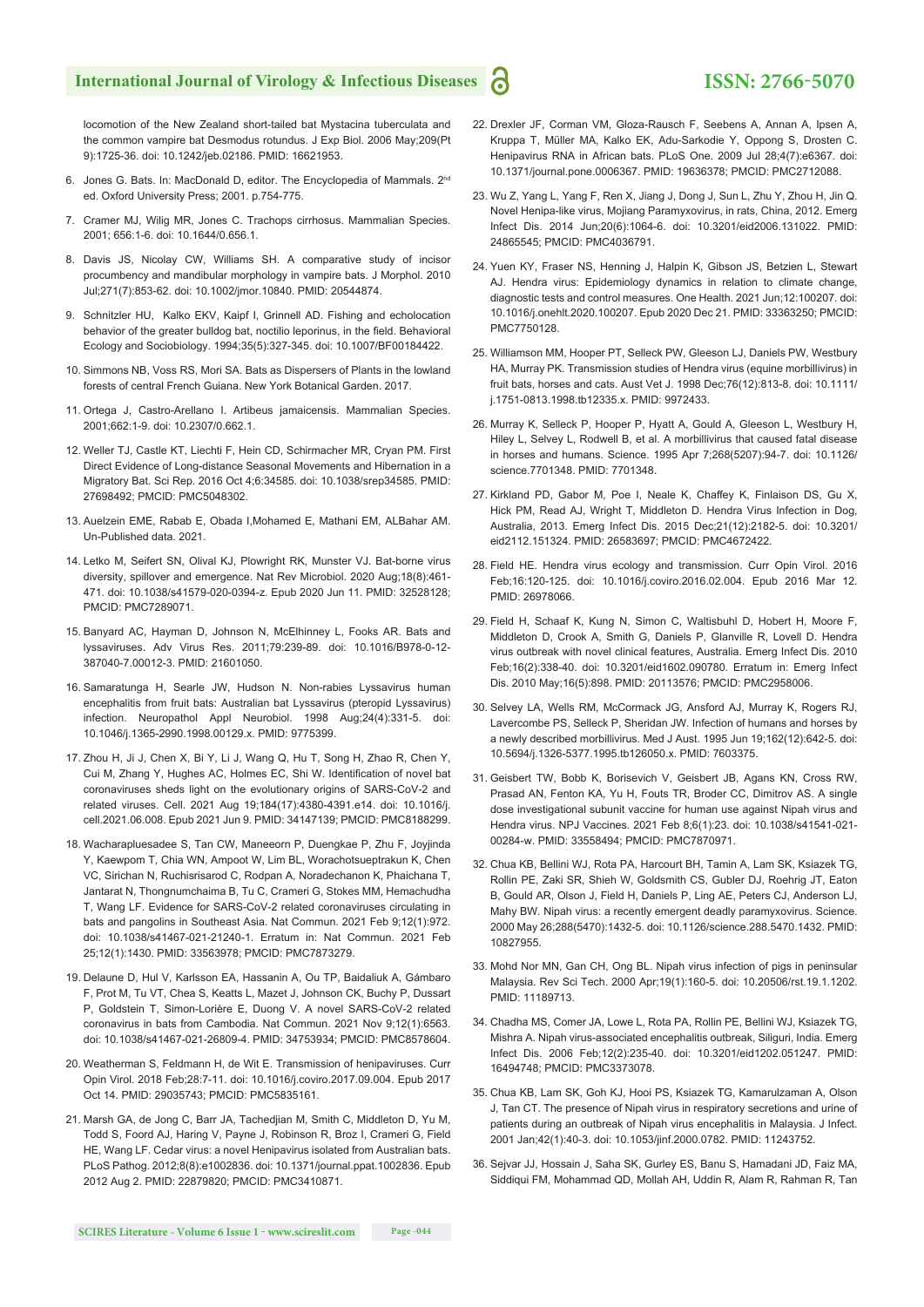CT, Bellini W, Rota P, Breiman RF, Luby SP. Long-term neurological and functional outcome in Nipah virus infection. Ann Neurol. 2007 Sep;62(3):235- 42. doi: 10.1002/ana.21178. PMID: 17696217.

- 37. Tan CT, Goh KJ, Wong KT, Sarji SA, Chua KB, Chew NK, Murugasu P, Loh YL, Chong HT, Tan KS, Thayaparan T, Kumar S, Jusoh MR. Relapsed and late-onset Nipah encephalitis. Ann Neurol. 2002 Jun;51(6):703-8. doi: 10.1002/ana.10212. PMID: 12112075.
- 38. Wong KT, Shieh WJ, Kumar S, Norain K, Abdullah W, Guarner J, Goldsmith CS, Chua KB, Lam SK, Tan CT, Goh KJ, Chong HT, Jusoh R, Rollin PE, Ksiazek TG, Zaki SR; Nipah Virus Pathology Working Group. Nipah virus infection: pathology and pathogenesis of an emerging paramyxoviral zoonosis. Am J Pathol. 2002 Dec;161(6):2153-67. doi: 10.1016/S0002- 9440(10)64493-8. PMID: 12466131; PMCID: PMC1850894.
- 39. Halpin K, Hyatt AD, Fogarty R, Middleton D, Bingham J, Epstein JH, Rahman SA, Hughes T, Smith C, Field HE, Daszak P; Henipavirus Ecology Research Group. Pteropid bats are confirmed as the reservoir hosts of henipaviruses: a comprehensive experimental study of virus transmission. Am J Trop Med Hyg. 2011 Nov;85(5):946-51. doi: 10.4269/ajtmh.2011.10-0567. PMID: 22049055; PMCID: PMC3205647.
- 40. Middleton DJ, Morrissy CJ, van der Heide BM, Russell GM, Braun MA, Westbury HA, Halpin K, Daniels PW. Experimental Nipah virus infection in pteropid bats (Pteropus poliocephalus). J Comp Pathol. 2007 May;136(4):266- 72. doi: 10.1016/j.jcpa.2007.03.002. PMID: 17498518.
- 41. Ching PK, de los Reyes VC, Sucaldito MN, Tayag E, Columna-Vingno AB, Malbas FF Jr, Bolo GC Jr, Sejvar JJ, Eagles D, Playford G, Dueger E, Kaku Y, Morikawa S, Kuroda M, Marsh GA, McCullough S, Foxwell AR. Outbreak of henipavirus infection, Philippines, 2014. Emerg Infect Dis. 2015 Feb;21(2):328-31. doi: 10.3201/eid2102.141433. PMID: 25626011; PMCID: PMC4313660.
- 42. Gurley ES, Montgomery JM, Hossain MJ, Bell M, Azad AK, Islam MR, Molla MA, Carroll DS, Ksiazek TG, Rota PA, Lowe L, Comer JA, Rollin P, Czub M, Grolla A, Feldmann H, Luby SP, Woodward JL, Breiman RF. Person-toperson transmission of Nipah virus in a Bangladeshi community. Emerg Infect Dis. 2007 Jul;13(7):1031-7. doi: 10.3201/eid1307.061128. PMID: 18214175; PMCID: PMC2878219.
- 43. Homaira N, Rahman M, Hossain MJ, Epstein JH, Sultana R, Khan MS, Podder G, Nahar K, Ahmed B, Gurley ES, Daszak P, Lipkin WI, Rollin PE, Comer JA, Ksiazek TG, Luby SP. Nipah virus outbreak with person-toperson transmission in a district of Bangladesh, 2007. Epidemiol Infect. 2010 Nov;138(11):1630-6. doi: 10.1017/S0950268810000695. Epub 2010 Apr 12. PMID: 20380769.
- 44. Blum LS, Khan R, Nahar N, Breiman RF. In-depth assessment of an outbreak of Nipah encephalitis with person-to-person transmission in Bangladesh: implications for prevention and control strategies. Am J Trop Med Hyg. 2009 Jan;80(1):96-102. PMID: 19141846.
- 45. Chua KB, Lam SK, Goh KJ, Hooi PS, Ksiazek TG, Kamarulzaman A, Olson J, Tan CT. The presence of Nipah virus in respiratory secretions and urine of patients during an outbreak of Nipah virus encephalitis in Malaysia. J Infect. 2001 Jan;42(1):40-3. doi: 10.1053/jinf.2000.0782. PMID: 11243752.
- 46. Sazzad HM, Hossain MJ, Gurley ES, Ameen KM, Parveen S, Islam MS, Faruque LI, Podder G, Banu SS, Lo MK, Rollin PE, Rota PA, Daszak P, Rahman M, Luby SP. Nipah virus infection outbreak with nosocomial and corpse-to-human transmission, Bangladesh. Emerg Infect Dis. 2013 Feb;19(2):210-7. doi: 10.3201/eid1902.120971. PMID: 23347678; PMCID: PMC3559054.
- 47. Gurley ES, Montgomery JM, Hossain MJ, Islam MR, Molla MA, Shamsuzzaman SM, Akram K, Zaman K, Asgari N, Comer JA, Azad AK, Rollin PE, Ksiazek TG, Breiman RF. Risk of nosocomial transmission of Nipah virus in a Bangladesh hospital. Infect Control Hosp Epidemiol. 2007 Jun;28(6):740-2. doi: 10.1086/516665. Epub 2007 May 11. PMID: 17520553.
- 48. Mounts AW, Kaur H, Parashar UD, Ksiazek TG, Cannon D, Arokiasamy JT, Anderson LJ, Lye MS; Nipah Virus Nosocomial Study Group. A cohort study

of health care workers to assess nosocomial transmissibility of Nipah virus, Malaysia, 1999. J Infect Dis. 2001 Mar 1;183(5):810-3. doi: 10.1086/318822. Epub 2001 Jan 24. PMID: 11181159.

- 49. Homaira N, Rahman M, Hossain MJ, Nahar N, Khan R, Rahman M, Podder G, Nahar K, Khan D, Gurley ES, Rollin PE, Comer JA, Ksiazek TG, Luby SP. Cluster of Nipah virus infection, Kushtia District, Bangladesh, 2007. PLoS One. 2010 Oct 21;5(10):e13570. doi: 10.1371/journal.pone.0013570. PMID: 21042407; PMCID: PMC2958840.
- 50. Chadha MS, Comer JA, Lowe L, Rota PA, Rollin PE, Bellini WJ, Ksiazek TG, Mishra A. Nipah virus-associated encephalitis outbreak, Siliguri, India. Emerg Infect Dis. 2006 Feb;12(2):235-40. doi: 10.3201/eid1202.051247. PMID: 16494748; PMCID: PMC3373078.
- 51. Mazzola LT, Kelly-Cirino C. Diagnostics for Nipah virus: a zoonotic pathogen endemic to Southeast Asia. BMJ Glob Health. 2019 Feb 1;4(Suppl 2):e001118. doi: 10.1136/bmjgh-2018-001118. PMID: 30815286; PMCID: PMC6361328.
- 52. Daniels P, Ksiazek T, Eaton BT. Laboratory diagnosis of Nipah and Hendra virus infections. Microbes Infect. 2001 Apr;3(4):289-95. doi: 10.1016/s1286- 4579(01)01382-x. PMID: 11334746.
- 53. Wang LF, Daniels P. Diagnosis of henipavirus infection: current capabilities and future directions. Curr Top Microbiol Immunol. 2012;359:179-96. doi: 10.1007/82\_2012\_215. PMID: 22481141.
- 54. Kaku Y, Noguchi A, Marsh GA, Barr JA, Okutani A, Hotta K, Bazartseren B, Broder CC, Yamada A, Inoue S, Wang LF. Antigen capture ELISA system for henipaviruses using polyclonal antibodies obtained by DNA immunization. Arch Virol. 2012 Aug;157(8):1605-9. doi: 10.1007/s00705-012-1338-3. Epub 2012 May 15. PMID: 22585045.
- 55. CDC .Viral Hemorrhagic Fevers (VHFs), Diagnosis of Nipah virus. 2020.
- 56. Schatz J, Fooks AR, McElhinney L, Horton D, Echevarria J, Vázquez-Moron S, Kooi EA, Rasmussen TB, Müller T, Freuling CM. Bat rabies surveillance in Europe. Zoonoses Public Health. 2013 Feb;60(1):22-34. doi: 10.1111/ zph.12002. Epub 2012 Sep 11. PMID: 22963584.
- 57. McElhinney LM, Marston DA, Leech S, Freuling CM, van der Poel WH, Echevarria J, Vázquez-Moron S, Horton DL, Müller T, Fooks AR. Molecular epidemiology of bat lyssaviruses in Europe. Zoonoses Public Health. 2013 Feb;60(1):35-45. doi: 10.1111/zph.12003. Epub 2012 Sep 3. PMID: 22937876.
- 58. Picard-Meyer E, Servat A, Robardet E, Moinet M, Borel C, Cliquet F. Isolation of Bokeloh bat lyssavirus in Myotis nattereri in France. Arch Virol. 2013 Nov;158(11):2333-40. doi: 10.1007/s00705-013-1747-y. Epub 2013 Jun 12. PMID: 23760600.
- 59. Aréchiga Ceballos N, Vázquez Morón S, Berciano JM, Nicolás O, Aznar López C, Juste J, Rodríguez Nevado C, Aguilar Setién A, Echevarría JE. Novel lyssavirus in bat, Spain. Emerg Infect Dis. 2013 May;19(5):793-5. doi: 10.3201/eid1905.121071. PMID: 23648051; PMCID: PMC3647500.
- 60. Liu Y, Zhang S, Zhao J, Zhang F, Hu R. Isolation of Irkut virus from a Murina leucogaster bat in China. PLoS Negl Trop Dis. 2013;7(3):e2097. doi: 10.1371/journal.pntd.0002097. Epub 2013 Mar 7. PMID: 23505588; PMCID: PMC3591329.
- 61. Condori-Condori RE, Streicker DG, Cabezas-Sanchez C, Velasco-Villa A. Enzootic and epizootic rabies associated with vampire bats, peru. Emerg Infect Dis. 2013;19(9):1463-69. doi: 10.3201/eid1809.130083. PMID: 23969087; PMCID: PMC3810916.
- 62. Streicker DG, Recuenco S, Valderrama W, Gomez Benavides J, Vargas I, Pacheco V, Condori Condori RE, Montgomery J, Rupprecht CE, Rohani P, Altizer S. Ecological and anthropogenic drivers of rabies exposure in vampire bats: implications for transmission and control. Proc Biol Sci. 2012 Sep 7;279(1742):3384-92. doi: 10.1098/rspb.2012.0538. Epub 2012 Jun 13. PMID: 22696521; PMCID: PMC3396893.
- 63. Kuzmin IV, Mayer AE, Niezgoda M, Markotter W, Agwanda B, Breiman RF, Rupprecht CE. Shimoni bat virus, a new representative of the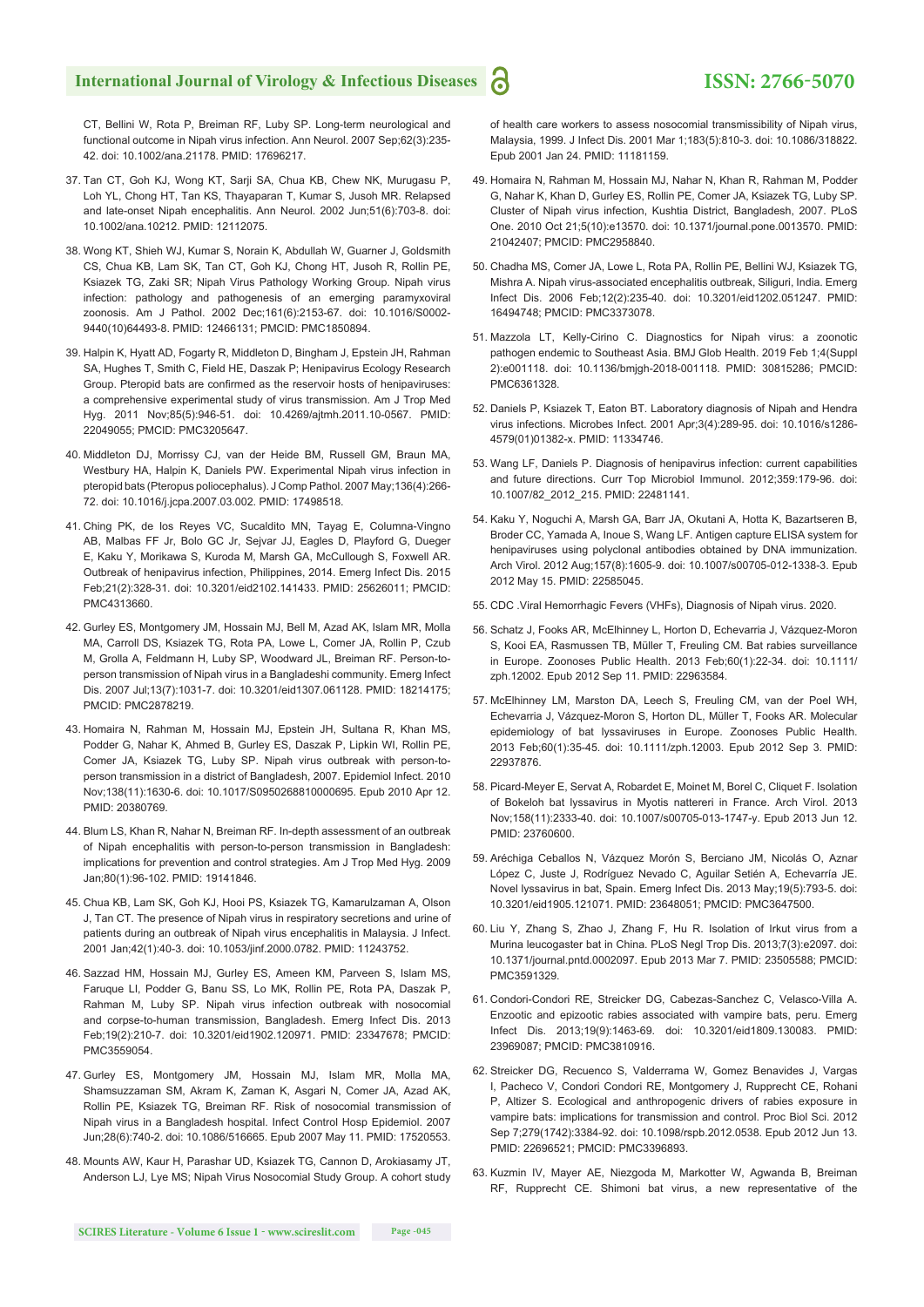## **International Journal of Virology & Infectious Diseases**

## **ISSN: 2766-5070**

Lyssavirus genus. Virus Res. 2010 May;149(2):197-210. doi: 10.1016/j. virusres.2010.01.018. Epub 2010 Feb 6. PMID: 20138934.

- 64. Crerar S, Longbottom H, Rooney J, Thornber P. Human health aspects of a possible Lyssavirus in a black flying fox. Comm Dis Intell 1996;20:325.
- 65. Fraser GC, Hooper PT, Lunt RA, Gould AR, Gleeson LJ, Hyatt AD, Russell GM, Kattenbelt JA. Encephalitis caused by a Lyssavirus in fruit bats in Australia. Emerg Infect Dis. 1996 Oct-Dec;2(4):327-31. doi: 10.3201/ eid0204.960408. PMID: 8969249; PMCID: PMC2639915.
- 66. Hanna JN, Carney IK, Smith GA, Tannenberg AE, Deverill JE, Botha JA, Serafin IL, Harrower BJ, Fitzpatrick PF, Searle JW. Australian bat lyssavirus infection: a second human case, with a long incubation period. Med J Aust. 2000 Jun 19;172(12):597-9. doi: 10.5694/j.1326-5377.2000.tb124126.x. PMID: 10914106.
- 67. Carini, A. Sur une grande épizootie de rage (French). Ann. Instit. Past. 1911, 25, 843–846.
- 68. Baer GM, Smith JS. Rabies in nonhematophagous bats. The Natural History of Rabies. 2nd ed. USA: CRC Press;1991. p. 341-366.
- 69. Lima EQ. A transmissão da raiva dos herbívoros pelos morcegos hematófagos da familia Desmondontidae. Rev Dep Nac Prod Anim (Rio de Janeiro) 1934;1:165-175.
- 70. Pawan JL. Fruit-eating bats and paralytic rabies in Trinidad. Ann Trop Med Parasitol. 1948 Sep;42(2):173-7. doi: 10.1080/00034983.1948.11685359. PMID: 18891442.
- 71. Pawan JL. The transmission of paralytic rabies in Trinidad by the vampire bat (Desmodus rotundus murinus Wagner. Caribb Med J. 1959;21:110-36. PMID: 13858519.
- 72. Meske M, Fanelli A, Rocha F, Awada L, Soto PC, Mapitse N, Tizzani P. Evolution of Rabies in South America and Inter-Species Dynamics (2009-2018). Trop Med Infect Dis. 2021 Jun 9;6(2):98. doi: 10.3390/ tropicalmed6020098. PMID: 34207822; PMCID: PMC8293400.
- 73. Johnson HN. Derriengue; vampire bat rabies in Mexico. Am J Hyg. 1948 Mar;47(2):189-204. doi: 10.1093/oxfordjournals.aje.a119196. PMID: 18908914.
- 74. Delpietro HA, Marchevsky N, Simonetti E. Relative population densities and predation of the common vampire bat (Desmodus rotundus) in natural and cattle-raising areas in north-east Argentina. Prev. Vet. Med. 1992;14(1-2):13- 20. doi: 10.1016/0167-5877(92)90080-Y.
- 75. Vigilato MA, Cosivi O, Knöbl T, Clavijo A, Silva HM. Rabies update for Latin America and the Caribbean. Emerg Infect Dis. 2013 Apr;19(4):678-9. doi: 10.3201/eid1904.121482. PMID: 23750499; PMCID: PMC3647423.
- 76. Johnson N, Aréchiga-Ceballos N, Aguilar-Setien A. Vampire bat rabies: ecology, epidemiology and control. Viruses. 2014 Apr 29;6(5):1911-28. doi: 10.3390/v6051911. PMID: 24784570; PMCID: PMC4036541.
- 77. Constantine DG. Geographic translocation of bats: known and potential problems. Emerg Infect Dis. 2003 Jan;9(1):17-21. doi: 10.3201/ eid0901.020104. PMID: 12533276; PMCID: PMC2873759.
- 78. ANON. A case history of bat rabies in a human. Quoted by Johnson, et al. above (in reference 78).2020.
- 79. Delpietro HA, Russo RG. Aspectos ecológicos y epidemiológicos de la agresión del vampiro y de la rabia paralítica en la Argentina y análisis de las propuestas efectuadas para su control [Ecological and epidemiologic aspects of the attacks by vampire bats and paralytic rabies in Argentina and analysis of the proposals carried out for their control]. Rev Sci Tech. 1996 Sep;15(3):971-84. Spanish. PMID: 9376648.
- 80. Kuzmin IV, Bozick B, Guagliardo SA, Kunkel R, Shak JR, Tong S, Rupprecht CE. Bats, emerging infectious diseases, and the rabies paradigm revisited. Emerg Health Threats J. 2011 Jun 20;4:7159. doi: 10.3402/ehtj.v4i0.7159. PMID: 24149032; PMCID: PMC3168224.
- 81. Horta MA, Ledesma LA, Moura WC, Lemos ERS. From dogs to bats: Concerns regarding vampire bat-borne rabies in Brazil. PLoS Negl Trop Dis. 2022 Mar 3;16(3):e0010160. doi: 10.1371/journal.pntd.0010160. PMID: 35239665; PMCID: PMC8893325.
- 82. Benavides JA, Rojas Paniagua E, Hampson K, Valderrama W, Streicker DG. Quantifying the burden of vampire bat rabies in Peruvian livestock. PLoS Negl Trop Dis. 2017 Dec 21;11(12):e0006105. doi: 10.1371/journal.pntd.0006105. PMID: 29267276; PMCID: PMC5739383.
- 83. Allworth A, Murray K, Morgan J. A human case of encephalitis due to a Lyssavirus recently identified in fruit bats. Communicable Disease Intelligence.1996;20:504. https://tinyurl.com/2kb6zk8j
- 84. Prada D, Boyd V, Baker M, Jackson B, O'Dea M. Insights into Australian Bat Lyssavirus in Insectivorous Bats of Western Australia. Trop Med Infect Dis. 2019 Mar 11;4(1):46. doi: 10.3390/tropicalmed4010046. PMID: 30862028; PMCID: PMC6473685.
- 85. Weir DL, Annand EJ, Reid PA, Broder CC. Recent observations on Australian bat lyssavirus tropism and viral entry. Viruses. 2014 Feb 19;6(2):909-26. doi: 10.3390/v6020909. PMID: 24556791; PMCID: PMC3939488.
- 86. CDC. Features-Take Caution When Bats Are Near. Centers for Disease Control and Prevention. 2014.
- 87. CDNA national guidelines for public health units. Rabies virus and other lyssavirus (Including Australian Bat Lyssavirus) exposures and Infections. Australian Government, Department of Health. 2018.
- 88. Constantine DG. Rabies transmission by air in bat caves. Public Health Service Publication, United States Government Printing Office. 1967;1617. https://tinyurl.com/58s878yx
- 89. CDC. Rabies in a laboratory worker-New York. Morbidity and mortality weekly report.1977;76:183-184.
- 90. Winkler WG, Fashinell TR, Leffingwell L, Howard P, Conomy P. Airborne rabies transmission in a laboratory worker. JAMA. 1973 Dec 3;226(10):1219- 21. PMID: 4800498.
- 91. Fleming TH. Bat Migration. Encyclopedia of Animal Behavior. 2019:605–10. doi: 10.1016/B978-0-12-809633-8.20764-4. Epub 2019 Feb 6. PMCID: PMC7149675.
- 92. Kurta, A. The misuse of relative humidity in ecological studies of hibernating bats. Acta Chiropterologica. 2014;16(1):249-254. doi:10.3161/150811014X683444
- 93. Beer JR, Richards AG. Hibernation of the big brown bat. Journal of Mammalogy. 1956;37(1):31-41. doi: 10.2307/1375523.
- 94. Han HJ, Wen HL, Zhou CM, Chen FF, Luo LM, Liu JW, Yu XJ. Bats as reservoirs of severe emerging infectious diseases. Virus Res. 2015 Jul 2;205:1-6. doi: 10.1016/j.virusres.2015.05.006. Epub 2015 May 18. PMID: 25997928; PMCID: PMC7132474.
- 95. Gorbunova V, Seluanov A, Kennedy BK. The World Goes Bats: Living Longer and Tolerating Viruses. Cell Metab. 2020 Jul 7;32(1):31-43. doi: 10.1016/j. cmet.2020.06.013. PMID: 32640245; PMCID: PMC7341951.
- 96. Calisher CH. Viruses in Bats: A historic review. Wang LF, Cowled C, editors. Wiley Online Library; 2015. p. 23-25. doi:10.1002/9781118818824.
- 97. McColl KA, Tordo N, Aguilar Setién AA. Bat lyssavirus infections. Rev Sci Tech. 2000 Apr;19(1):177-96. doi: 10.20506/rst.19.1.1221. PMID: 11189715.
- 98. Castro J. Bats host more than 60 human-infecting viruses. Live Science; Retrieved 19 December 2017.
- 99. Leroy EM, Kumulungui B, Pourrut X, Rouquet P, Hassanin A, Yaba P, Délicat A, Paweska JT, Gonzalez JP, Swanepoel R. Fruit bats as reservoirs of Ebola virus. Nature. 2005 Dec 1;438(7068):575-6. doi: 10.1038/438575a. PMID: 16319873.
- 100. Wong S, Lau S, Woo P, Yuen KY. Bats as a continuing source of emerging infections in humans. Rev Med Virol. 2007 Mar-Apr;17(2):67-91. doi: 10.1002/rmv.520. PMID: 17042030; PMCID: PMC7169091.